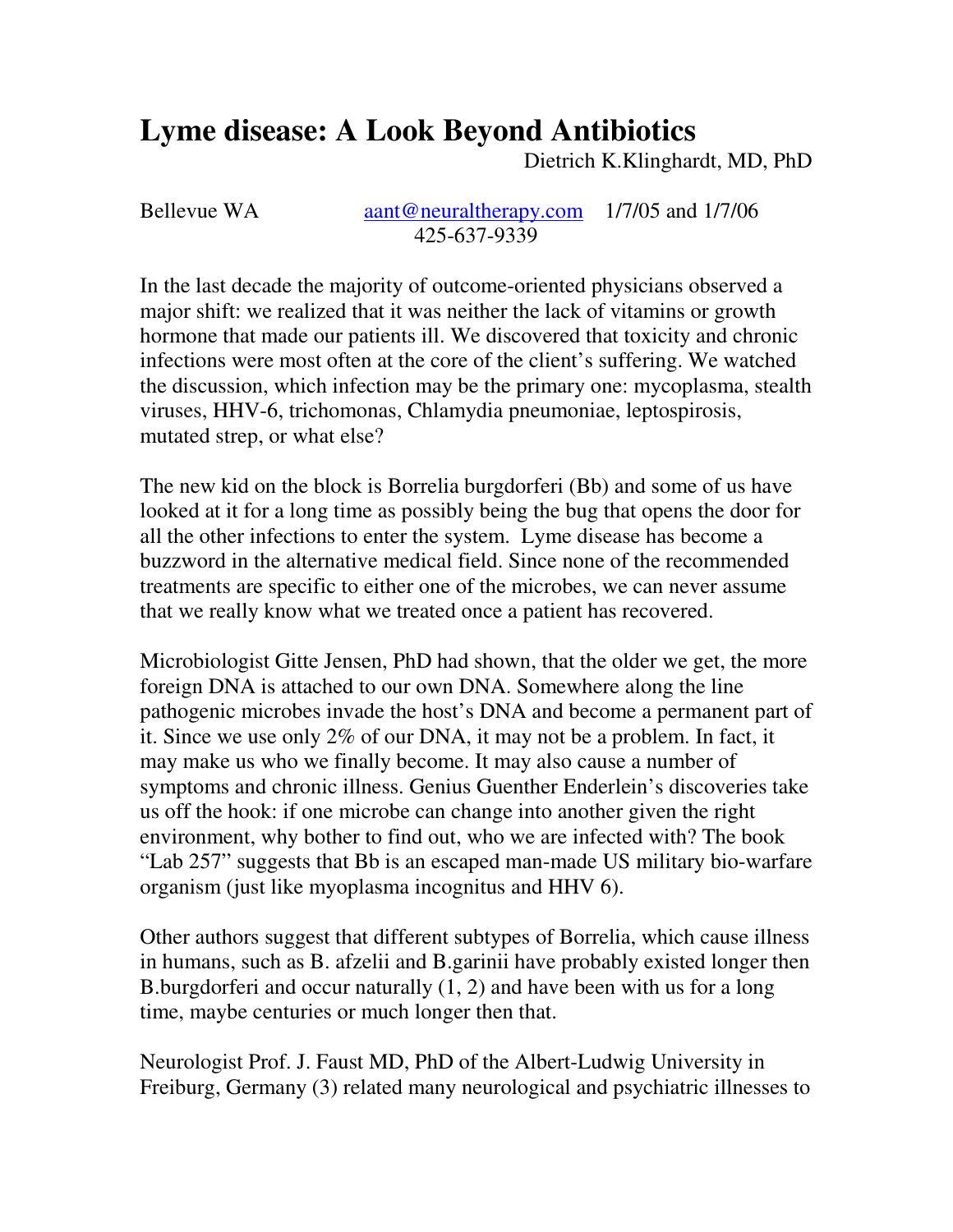spirochete infections as early as the 1960s. He was so skilled in his clinical knowledge that he could – based on clinical neurological symptoms – accurately predict which valley in the Black Forest the infected patient was from! This clearly was a time before Bb - showing that non-syphilis spirochete infections were around earlier then the famous Bb outbreak in Connecticut in the mid seventies. It also makes a strong statement to the fact how easily these creatures may mutate and adapt to local conditions. It may however validate the findings published in "Lab 257": Tuebingen, the place where German/US warfare spirochete expert Traub was continuing his spirochete experiments in the early 50s, is situated in the Black Forest also. Were these spirochetes genuine or have they escaped from a university laboratory?

# **Making the diagnosis**

It appears that many patients with MS, ALS, Parkinson's disease, autism, joint arthritis, chronic fatigue, sarcoidosis and even cancer are infected with Borrelia burgdorferi. But is the infection causing the illness or is it an opportunistic infection simply occurring in people weakened by other illnesses.

My experience is based on:

- a) using direct microscopic proof of the presence of Borrelia burgdoferi (Bb) and other spirochetes (4, 5)
- b) the information many affected clients have brought to me
- c) my own clinical training and experience (30 years in Medical practice, 15 years Bb cognizant)
- d) ART testing (autonomic response testing), which is the most advanced and scientifically validated method of muscle testing (6)
- e) regular lab parameters affected by Lyme:
	- Abnormal lipid profile (moderate cholesterol elevation with significant LDL elevation)
	- insulin resistance
	- borderline low wbc, normal SED rate and CRP
	- normal thyroid hormone tests but positive Barnes test and excellent response to giving T3
	- type 2 (high cortisol, low DHEA) or type 3 adrenal failure (low cortisol and DHEA)
	- low testosterone and DHEA
	- decreased urine concentration (low specific gravity)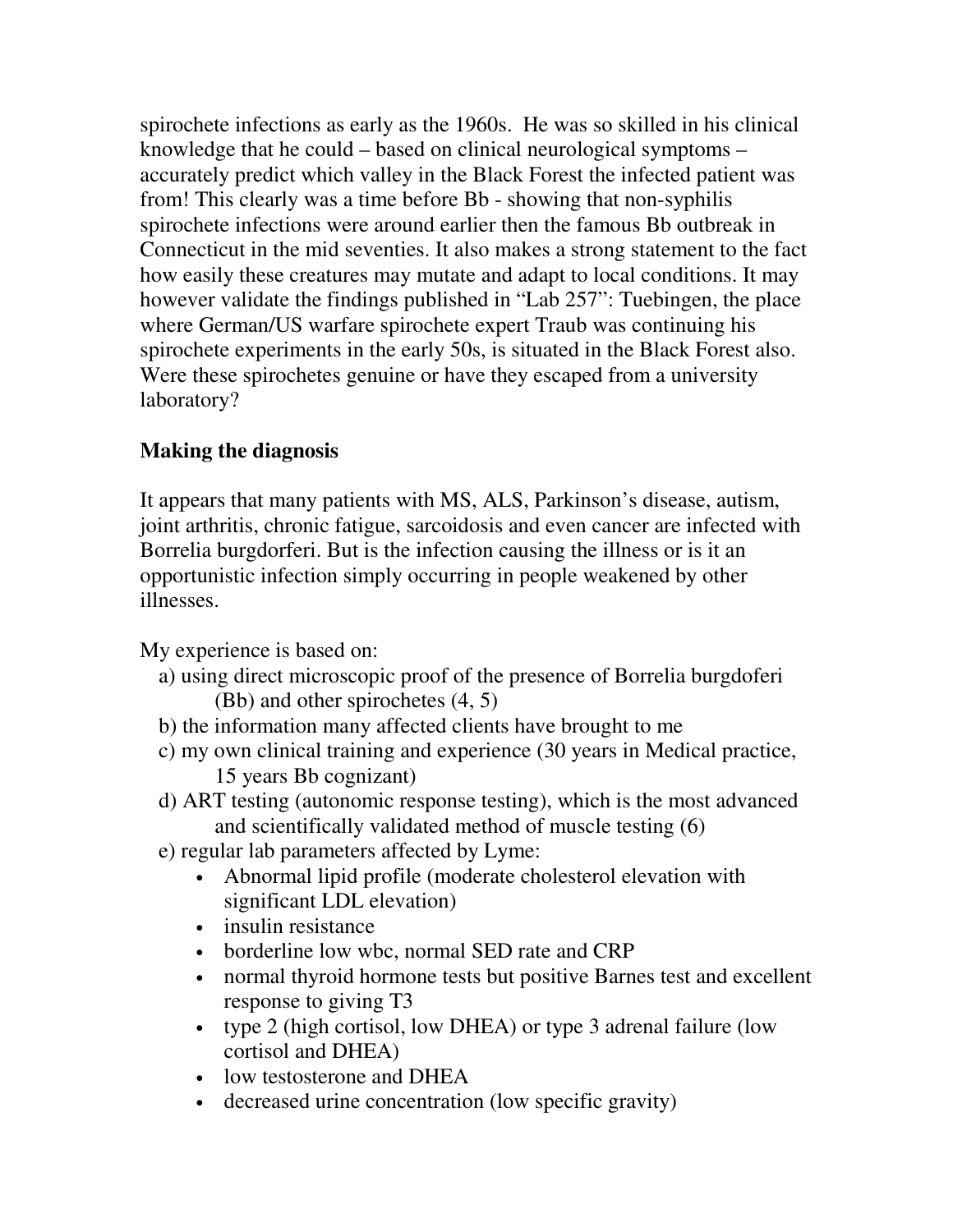• complex changes in cytokines, interferones, NK cells, white blood cell indicators, etc.

Bb tends to infect the B-lymphocytes and other components of the immune system which are responsible for creating the antibodies, which are then measured by an ELISA test or Western Blot test. Since antibody production is greatly compromised in infected individuals, it makes no sense to use these tests as the gold standard or benchmark for the presence of Bb (7). We also are aware that in endemic areas in the US up to 22% of stinging flies and mosquitoes (2, 8, 9, and 10) are carriers of Bb and co-infections. In South East Germany and Eastern Europe 12 % of mosquitoes have been shown to be infected. Also many spiders, flees, lice and other stinging insects carry spirochetes and co-infections.

*Making the history of a tick bite a condition for a physician to be willing to even consider the possibility of a Bb infection seems cynical and cruel.*  To use conventional diagnostic tests such as the Western Blot, one has to think in paradoxes: the patient has to be treated with an effective treatment modality first before the patient recovers enough to produce the antibodies, which then are looked for in the test. A positive Western Blot proves that the treatment given worked to some degree. *A negative Western Blot does not and cannot prove the absence of the infection.* 

Having taken another route altogether, we have recognized that today many if not most Americans are carriers of the infection. Most infected people are symptomatic, but the severity and type of the symptoms varies greatly. The microbes often invade tissues that had been injured: your chronic neck pain or sciatica really may be a Bb infection. The same may be true for your chronic TMJ problem, your adrenal fatigue, your thyroid dysfunction, your GERD and many other seemingly unrelated symptoms. Many Bb symptoms are mistaken for problems of natural or premature aging.

In most places the diagnosis of an active Bb infection is made only if the symptoms are severe, persistent, obvious, and many non-specific and fruitless avenues of treatment have been exhausted. Acute new "typical" cases of Bb infection are rare in my practice. Symptoms tend to get stranger and more obscure every year.

Frequently, if the patient is fortunate enough to see a practitioner who is "Lyme cognizant", the diagnosis of a supposedly fresh case of symptomatic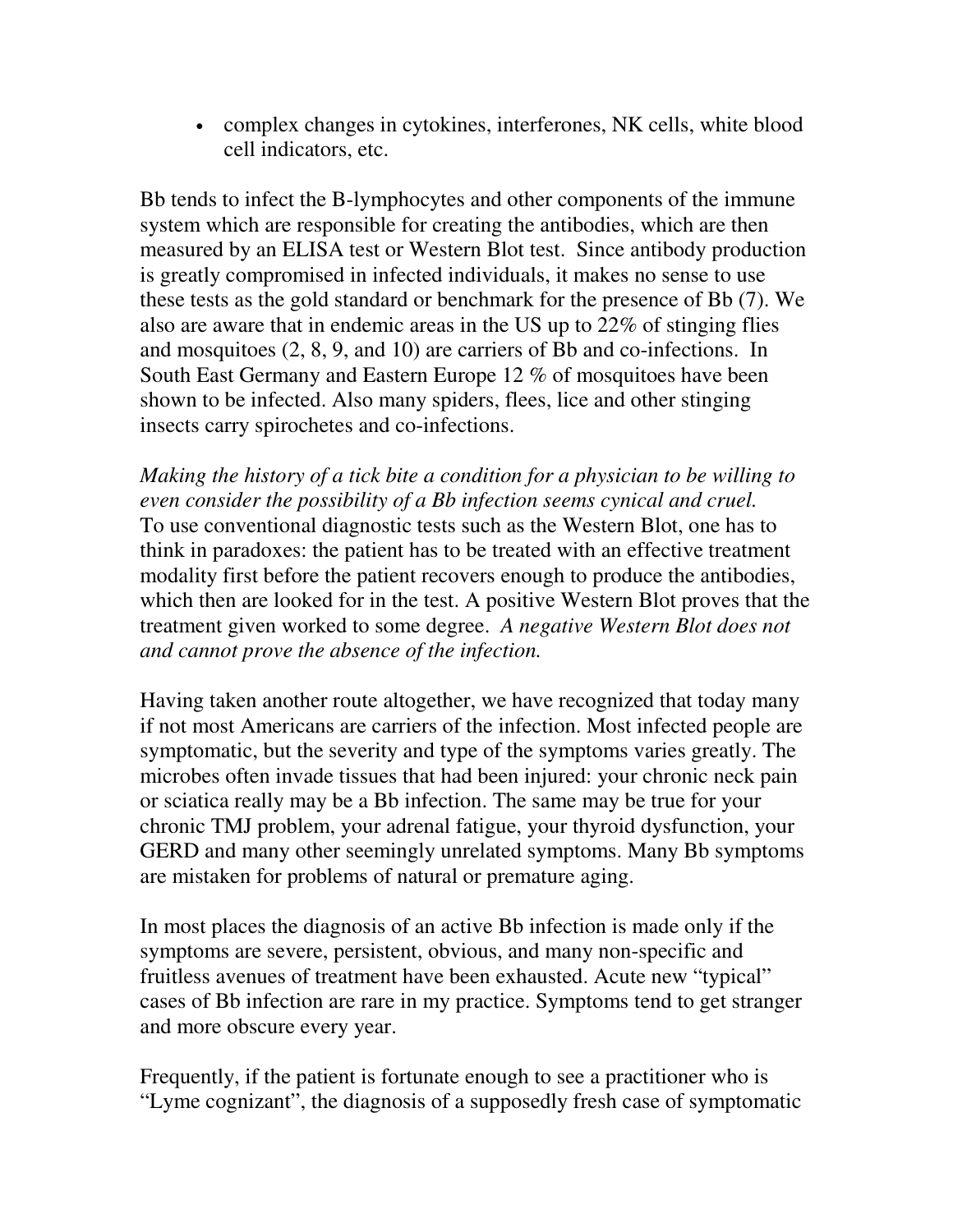Lyme disease is made when a significant tissue toxin level has been reached (threshold phenomenon) or when a new co-infection has occurred recently. The symptoms can mimic any other existing medical, psychological or psychiatric condition. The list of significant co-infections is limited: roundworms, tapeworms, threadworms, toxoplasmosis, giardia and amoebas, clostridia, the herpes virus family, parvovirus B 19, active measles (in the small intestine), leptospirosis, chronic strep infections and their mutations, Babesia, Brucella, Ehrlichiosis, Bartonella, mycoplasma, Rickettsia, Bartonella and a few others. Molds and fungi are always part of the picture.

The pattern of co-infections and the other preexisting conditions such as mercury toxicity determine the symptom-picture but not the severity. The severity of symptoms correlates most closely with the overall summation or body burden of coexisting conditions and with the genetically determined ability to excrete neurotoxins. The genes coding for the glutathione S-transferase and for the different alleles of apolipoprotein E (E2, E3 and E4) play a major role. E2 can carry twice as much sulfhydrylaffinitive toxins (such as mercury and lead) out of the cell as the E3 subtype, E4 carries out none. Trouble in the methylation, acetylation and sulfation pathways is also common. Other factors, such as diet and food allergies, past toxic and electromagnetic exposures, emotional factors and unhealed ancestral trauma, scar interference fields and occlusal jaw and bite problems are also important (6). The severity of symptoms is not related to the number of spirochetes in the system but rather to the individual's immune responses.

Taken all of the above into account, we do not distinguish between people who have the Bb infection and those who don't. We distinguish between people who have Lyme disease and those who don't.

- a) patients who are infected with any type of Borrelia and are symptomatic have "Lyme" disease
- b) healthy people who are not symptomatic often already have a spirochete infection as well. They may or may not be disasters waiting to happen. But they do not (yet) have Lyme "disease".

Most often several of the "co-infections" are already present prior to the infection with Bb or other spirochetes.

In treatment we focus on exploring the difference between symptomatic and asymptomatic carriers. We treat what the symptomatic person is missing (such as enough magnesium in the diet) or has extra (such as mercury) compared to the asymptomatic one.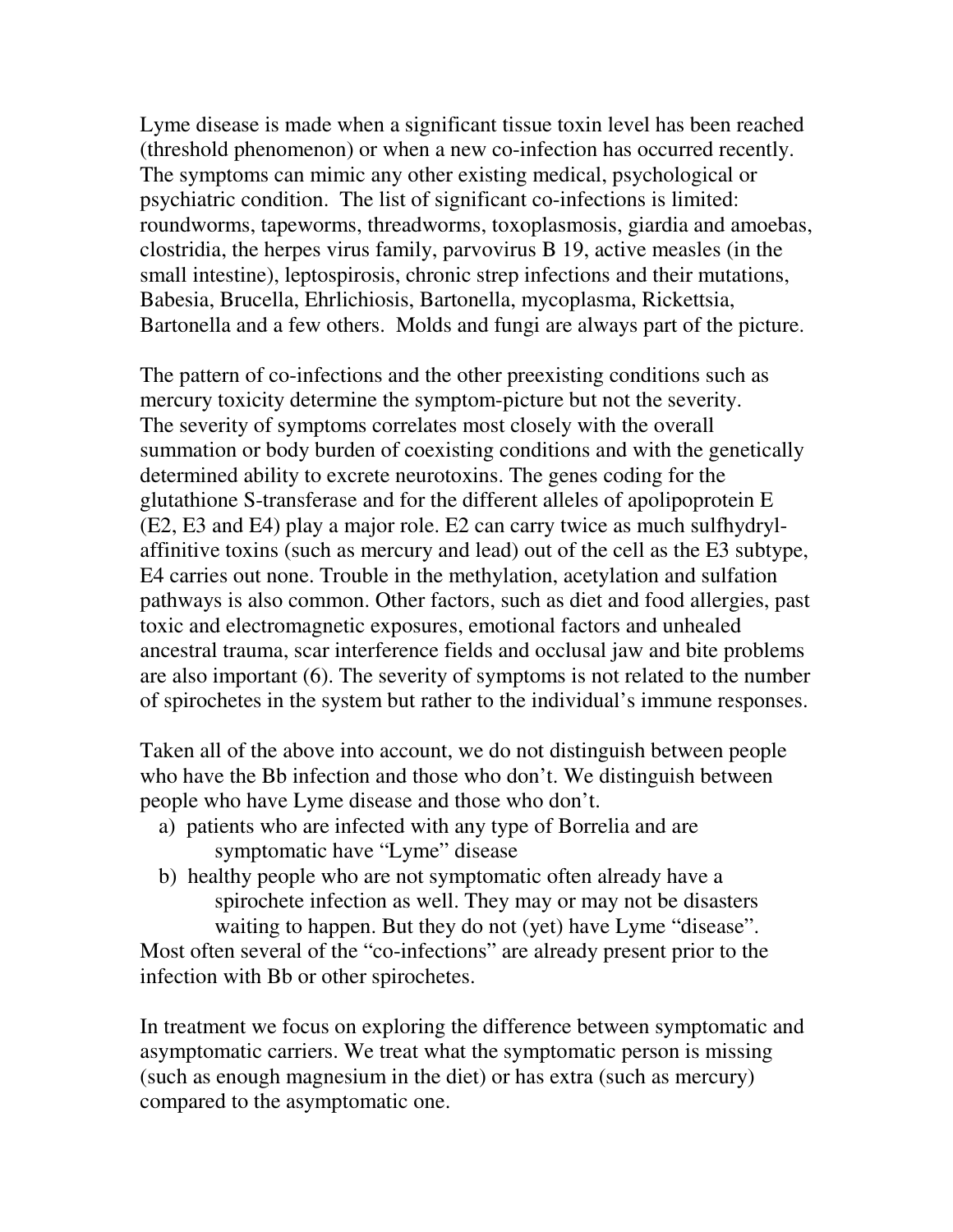The group suffering most is newborn babies and young children, who rarely are diagnosed correctly and therefore are not treated appropriately. They often carry the labels ADHD, autistic spectrum disorder (ASD), seizure disorder and others. Detoxifying these kids with transdermal DMPS and treating the chronic infections is often curative.

# **The 3 Components of Lyme disease**

Lyme disease has three components, which should be recognized and addressed with treatment:

# **Component #1:** The presence of spirochete **infection and co-infections**

The co-infections are bacterial, viral, fungal and parasitic. Since the spirochetes paralyze multiple aspects of the immune system, the organism is without defenses against many microbes. Many - if not most - of the coinfections are really a consequence of the spirochete infection and not truly a simultaneously occurring "co-infection".

For this aspect of treatment we use pulsed electromagnetic fields (KMTmicrobial inhibition frequencies), niacin in high doses (12) herbs, minerals, bee venom (6) and - sometimes - ant parasitic medication and antibiotics. *The KMT microcurrent technology is new and revolutionary (17). The instruments are FDA approved for pain control. Designed by Japanese engineers they use four different - but simultaneously applied - high frequency superimposed biological waveforms. The interference pattern is creating thousands of harmonics which are then manipulated into the specific published microbial inhibition frequencies (against Bb, mycoplasma etc.).* 

*This stealthy microcurrent travels freely through the body reaching every tissue. The instrument measures the skin conductance over a 100 times/second adjusting the amperage constantly (so that the body never creates habituation/resistance against it). The microbes are inhibited in their metabolic and sexual activity and gradually die out or disappear from the body* 

*The instrument looks not much different then a TENS unit and is applied via four electrodes to the skin or used by translating the electric field into a*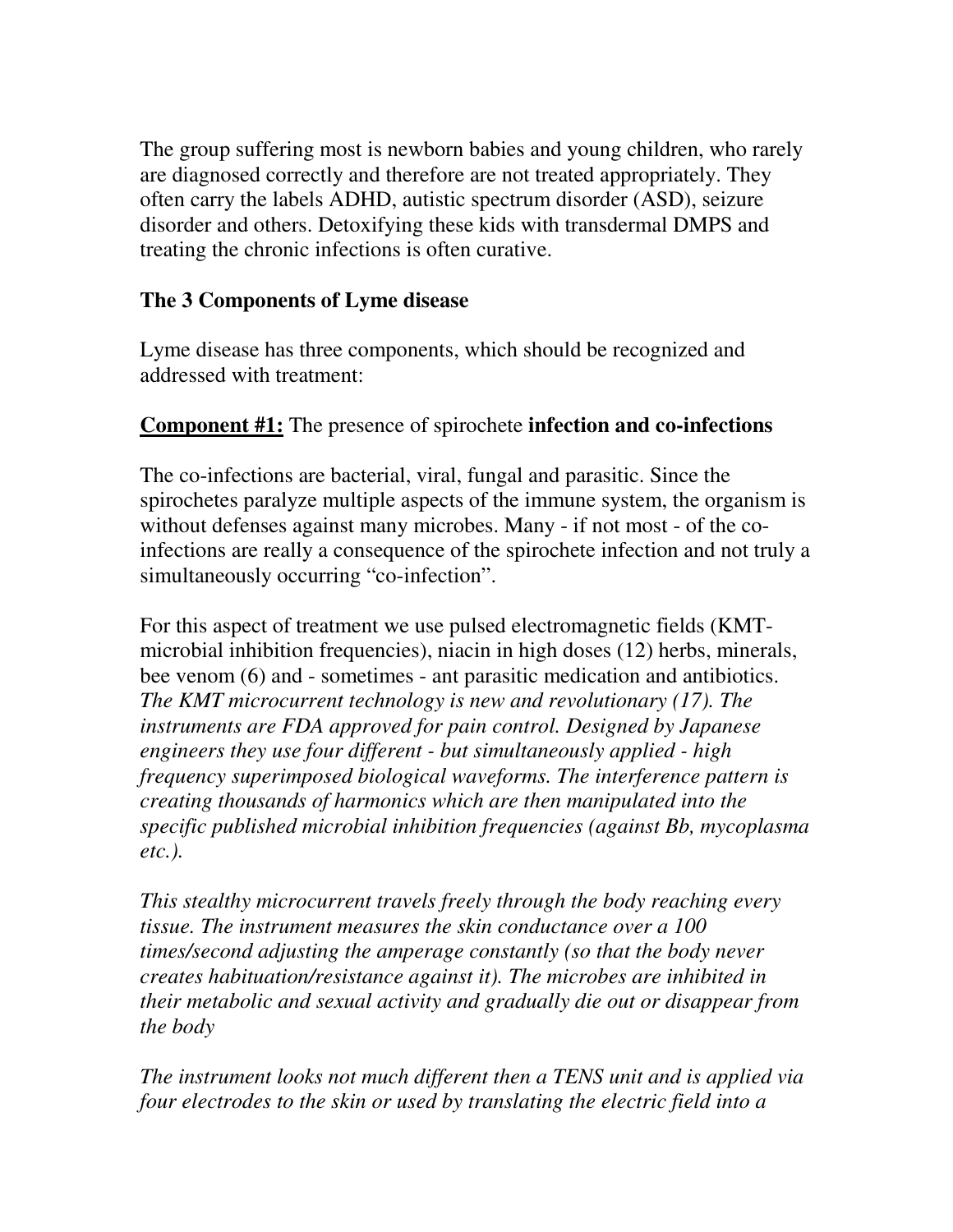*vector force field using signal enhancer technology. The KMT frequencies are designed to not only interfere with the reproductive mechanism of the microbes and parasites, but also to awaken the immune system, entrain the white cells to recognize the invaders and at the same time help to absorb and shuttle the effective medication to the body compartment, where the infection actually is. Otherwise, most treatment substances given never reach the target in sufficient concentration.* 

**Component #2:** the illness producing effect of microbial exo- and endotoxins and toxins produced by the host in response to microbial trigger

Most of these are neurotoxins, some appear to be carcinogenic as well, others block the T3 receptor on the cell wall, etc. Decreased hormonal output of the gonads and adrenals is a commonly observed toxin mediated problem in Lyme patients. Central inhibition of the pineal gland, hypothalamus and pituitary gland is almost always an issue that has to be resolved somewhat independently from treating the infection. Furthermore, biotoxins from the infectious agents have a synergistic effect with heavy metals, xenobiotics and thioethers from cavitations and NICO lesions in the jaw and from root filled teeth. My published neurotoxin elimination protocol can be downloaded for free (6).

We use toxin binding agents such as fiber rich ground up raw vegetables, chlorella (14), cholestyramine (13), beta-Sitosterol, propolis powder, apple pectin and Mucuna bean powder (14). A solid heavy metal detoxification program should be used simultaneously with the first phases of the Lyme treatment. Safe toxic metal elimination is an art unto itself. However, the information is widely available now (15).

The more difficult objective is to choose agents and methods to trigger the release of neurotoxins from their respective binding sites. Only then can they be transported to the liver, processed and enter the small intestine from where they can be carried out by the binding agents.

The toxins occupying the T3 receptor are competitively displaced by oral T3 - cycled with the Wilson protocol (*available at most compounding pharmacies*). The toxins blocking the cortisol receptor are mobilized with the herb forskolin. CGF chlorella - a sophisticated mix of chlorella and chlorella growth factor (14) - and cilantro given together with a nonirradiated Mucuna bean powder mobilize most everything else. I also use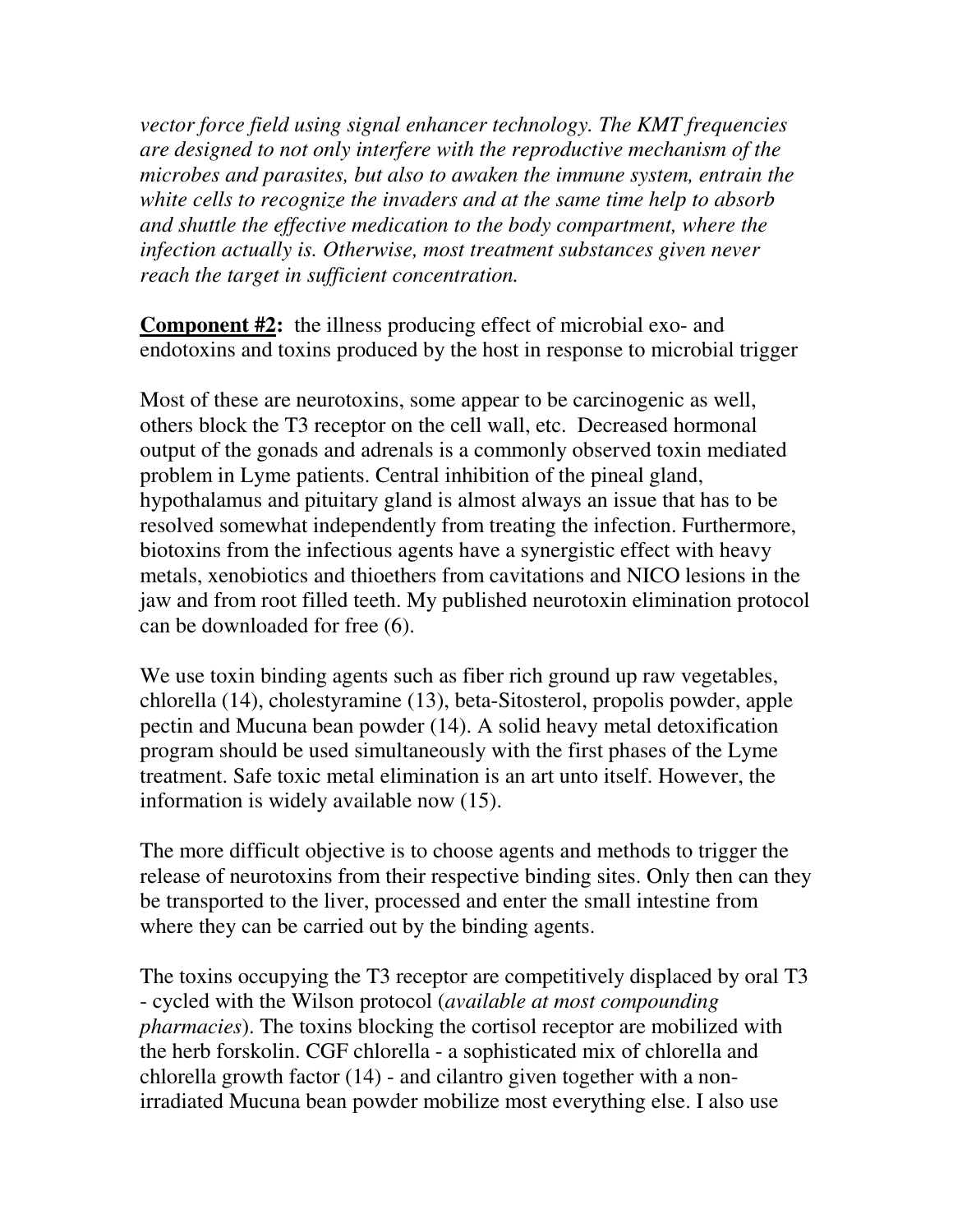alternate day dosing of an energetically enhanced phospholipid/EDTA/Alpha-Lipoic acid mix ("PhosphoLipid Exchange") which is currently the most tolerated and effective form of phospholipids for the Lyme patient (14).

The KMT microcurrent frequencies dramatically increase the speed of toxin mobilization and access body compartments the biochemical compounds cannot (17). Psychotherapeutic intervention (15) to uncover and treat old trauma is most profoundly effective in triggering a neurotoxin release when none of the other methods appear to work anymore. After each APN session we pre-medicate the patient with CGF-chlorella. Sometimes the extraction of a devitalized tooth or the injection of one of the facial/cervical ganglia with glutathione or another detox agent can trigger a major neurotoxin release (16). Lymph drainage in combination with colon hydrotherapy accesses toxins stored in the lymphatic body-compartment. German practitioners have pioneered the combination of oral cilantro and the "Toxaway" microcurrent footbath.

**Component #3:** The **immune reactions** provoked by the presence of both toxins and microbes (there are three sub-possibilities, which have to be recognized and addressed)

The immune reactions are largely depending on host factors, such as genetics, prior illnesses, mental-emotional baggage, early childhood traumatization, current exposure to electromagnetic fields (sleeping location, use of cell phones, poor wiring in car or home, etc), food allergies and diet, socio-economic background, marital stress etc. A multitude of biochemical serum markers is used today to determine the status of the infection (see below). A subset of NK killer cells, CD 57+ is emerging as a valid marker for activity of the illness (lower counts indicate worsening).

- **1: Anergy** the absence of reaction due to the successful evasion of the host-defenses. One of the more known mechanisms the microbes use to create anergy is hyper coagulation. The microbes tend to live in the endothelium, where the food is most abundant. They trigger the host's coagulation mechanism to lay down a layer of fibrin on top of them to evade recognition by the immune system, etc. For this aspect we use three techniques:
	- a) the KMT-microcurrent technology and homeopathics to wake up and entrain the immune system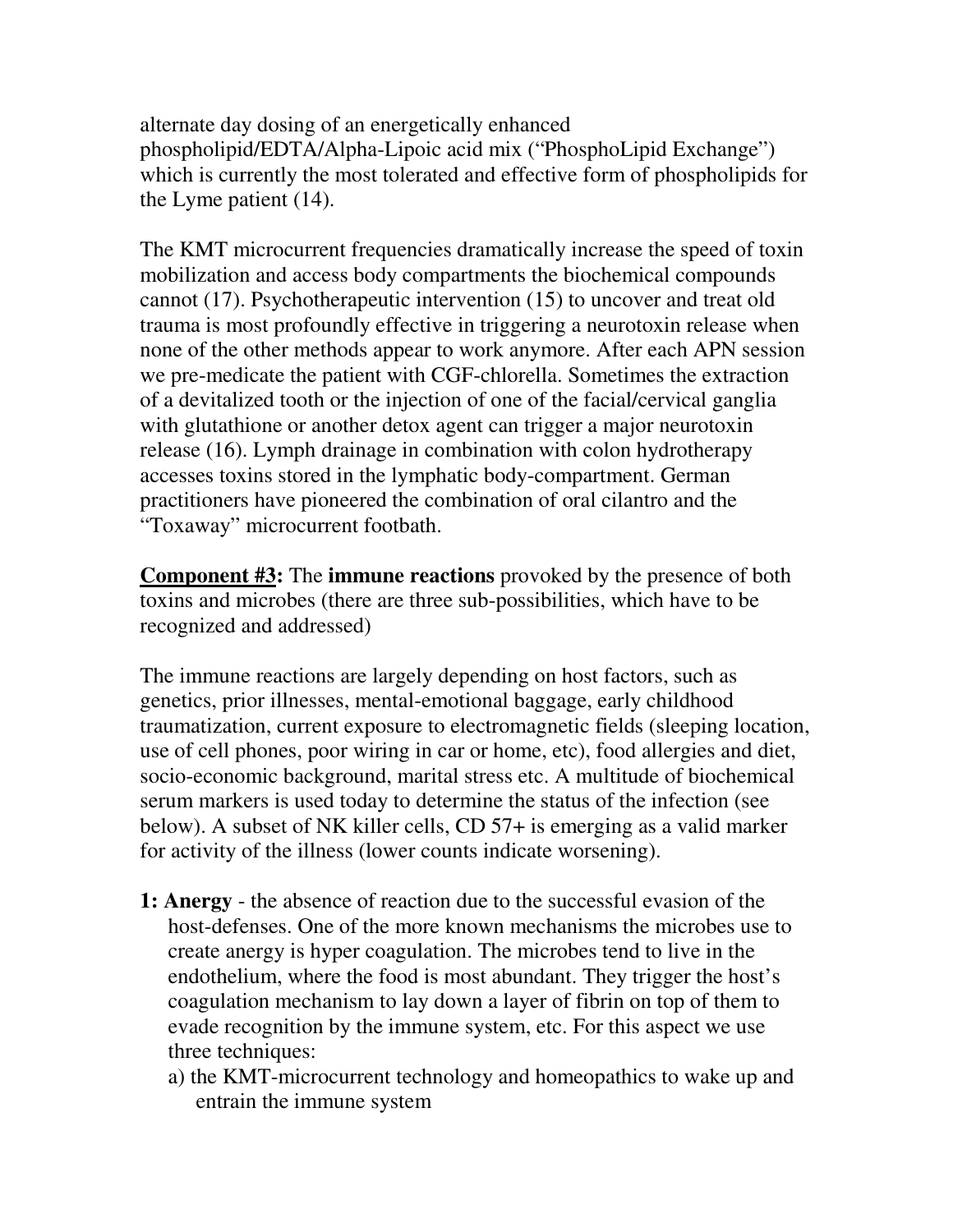- b) Rechtsregulat ("right rotatory fluid") which is an enzyme rich extract of fermented fruits and vegetables (14). It has outperformed the s.c. injection of heparin in our own trials and frequently leads to rapid subjedtive improvement. Lumbrokinase is far more effective then Nattokinase. Both appear weak when compared to Rechtsregulat. We also work on recognizing and eliminating those factors that block the client's system (geopathic stress, EM stress, food allergies, emotional factors, interference fields such as scars and disturbed ganglia and we substitute vitamins and minerals based on ART testing).
- c) the Enderlein remedies (especially the haptens) from Pleomorphic-Sanum
- **2: Allergy** appropriate or exaggerated immune reactions (both cellular TH1-reaction and TH2-cytokine activation). In Lyme disease often (not always)TH-1 is overly active early in the illness and can easily be downregulated by fluconazole, later TH2 becomes overly active. Nothing works better then the APN-desensitization procedure (15): while the patient is exposed to the allergen (we use a glass-carrier fixated culture of the offending microbes) the ANS is kept in a state of equilibrium, using tapping of acupuncture-points, hypnotherapeutic trauma-recall and intervention techniques and our proprietary psycho kinesiology (musclebiofeedback psychotherapy).

 A very effective and yet simple technique to re-regulate TH1 and TH2 back is auto-urine therapy. The patient's urine concentrates the antigens (disposed cell walls and cell fragments of offending microbes which the immune system has successfully eliminated). By passing the client's urine through a micro pore filter and injecting it i.m., the lymphocytes on patrol in the connective tissue are brought in contact with the antigen and quickly mount a specific and appropriate immune response. We use 2 ml of filtered urine once weekly for 12 weeks. All other similar approaches (autohemotherapy, homeopathic autonosodes, manipulating the immune system with supplements) are far less effective.

**3: Autoimmunity** – the toxins and microbes often act as haptens – marking the cell, cell wall or tissue in which they are hiding as foreign and therefore for destruction . This happens especially against a back drop of pre existing heavy metal toxicity, which has to be addressed aggressively and prior to treating the microbes themselves. We use the MELISA test (memory lymphocyte immune-stimulation assay) to establish which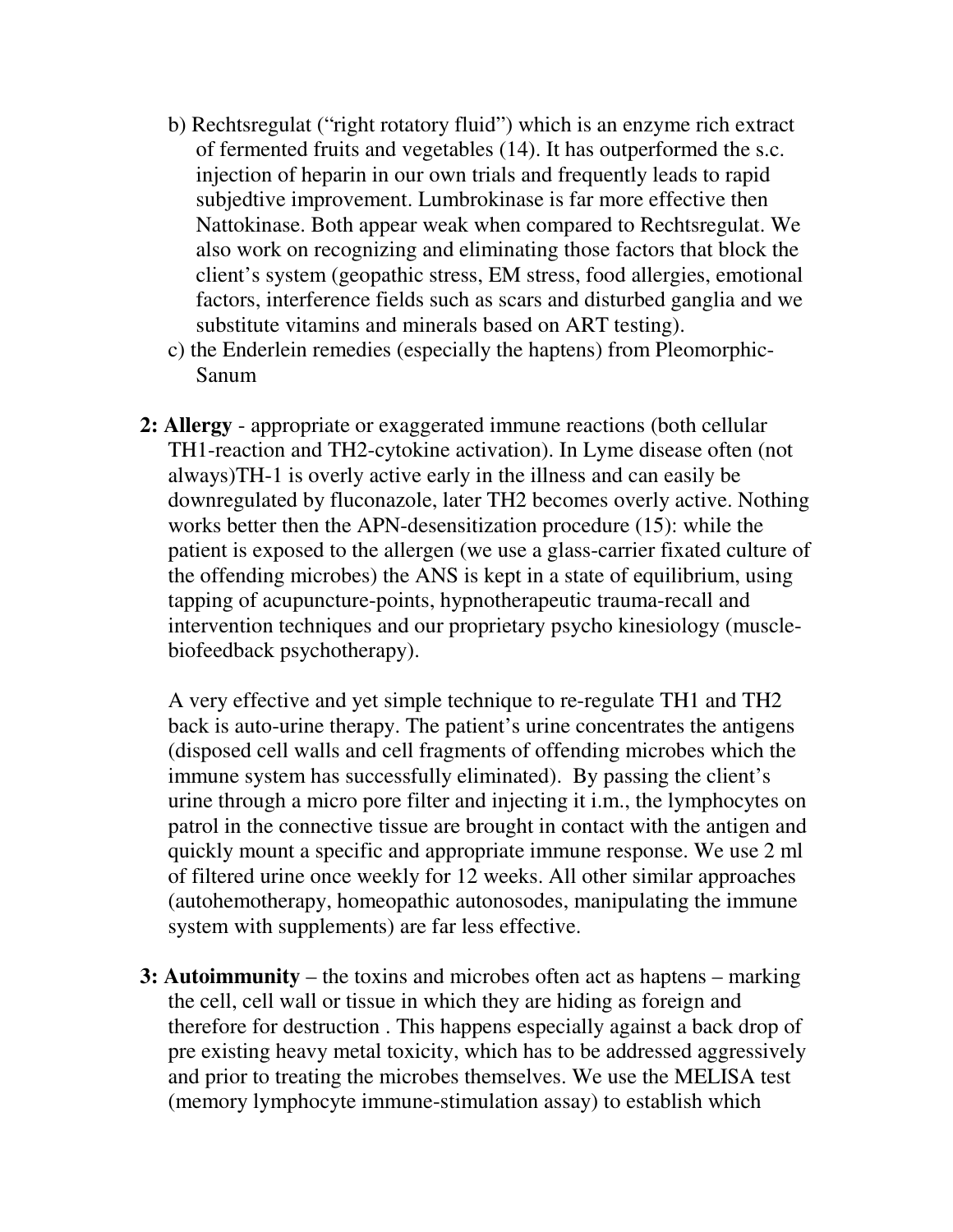metals the patient is reactive to. The same lab in Bremen, Germany also offers the most sensitive Bb test.

The KMT microcurrent technology is very effective in recognition entrainment, helping the immune cells to mount a specific and targeted attack on the invaders, sparing the body's own tissues. It breaks through one of the prime mechanisms the offending germs are using: molecular mimicry (the pathogens present antigens on their surface that are indistinguishable from a normal body tissue).

 The technique also breaks another trick the spirochetes have developed: the molecular interaction that occurs between a specific Lyme virulence factor (OspE) and a host protein fH (factor H). Some surface antigens in the spirochete are identical to myelin. This explains why anti-myelin antibodies are often present.

The novice in the field tends to treat component #1 only. We have only rarely observed lasting improvement when course after course of antibiotics was given. Because of the defense mechanisms inherent in the Bb and coinfections, current wisdom suggests that 18 months of antibiotics would be curative in many cases (25). We have observed severe, lasting and unacceptable side effects from this approach (such as tinnitus, kidney failure, intractable immune system breakdown and others).

By using the synergistic effect between treatment-modalities which simultaneously address the three issues outlined above, lasting improvements are the norm rather than the exception. By using the synergy principle and abandoning the arrogant idea of being able to eradicate all of the microbes in the system "for good", chronic Lyme patients can often live a normal healthy life again. The use of herbs alone or in combination with antibiotics has emerged as the most important core strategy.

# **The Mineral Issue**

To feed, fuel and perk up the cells of the immune system (especially NK cells and macrophages) numerous interventions have been attempted, mostly based on orthomolecular and herbal medicine principles. We found that amongst those approaches, abundant mineral substitution based on the red cell mineral analysis is most rewarding. Rarely should medical drugs be used.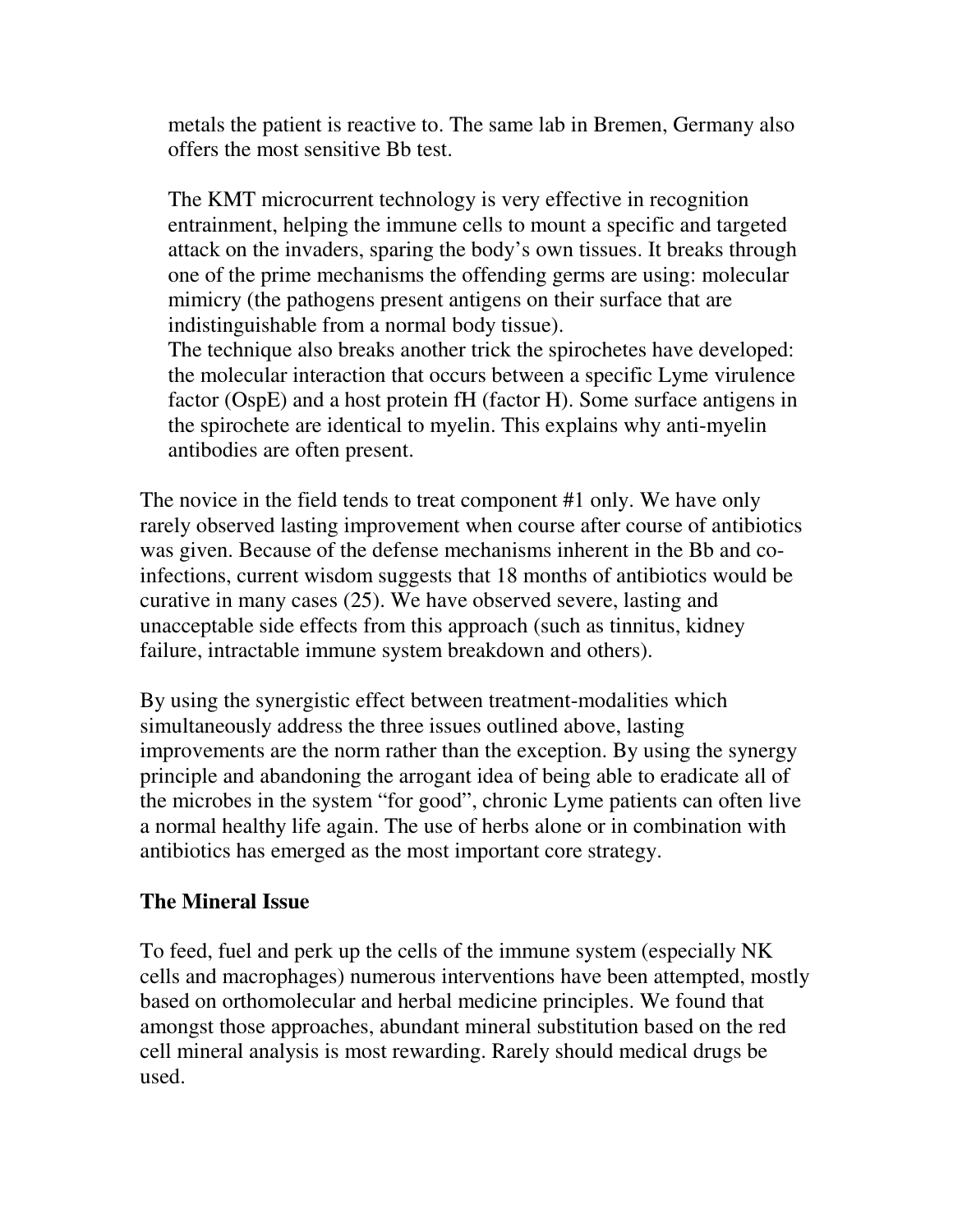Amazingly, the most depleted minerals in our Lyme patients are often copper, magnesium, manganese (in Lyme) and iron (in Babesiosis). Bb and Bartonella need magnesium to duplicate and deplete the host's body rapidly. Copper and iron have all but disappeared from most of our supplements based on faulty interpretation of hair analysis. The immune system uses those two metals in the process of phagocytosis. They are the main constituent of the enzymes (or "bullets") the immune cells use in the battle against the invaders.

Oxidized used-up iron and copper get displaced into the extracellular compartment and body fluids and appears in the hair and skin, as the body's most efficient way of excreting toxins without hurting the kidneys. This has led to the dangerous and in its consequence catastrophic assumption, that these metals are the enemy and need to be restricted. It is true, that oxidized metals pose a danger and have to be reduced (=substitution of electrons) or eliminated. However, when copper and iron are needed and substituted appropriately, major improvements have been observed. Appropriate antioxidant treatment can reduce these metals. Homeopathic copper and iron will lead to beneficial redistribution of these metals and makes them bioavailable again.

Lithium-orotate or aspartate in low doses (15 mg/day) has been shown to protect CNS structures from neurotoxin damage. Patients almost always benefit clinically from frequent treatment with parenteral magnesium. It is most meaningfully given in a modified Meyer's cocktail. We also use a 5:2 ratio of folic acid (not folinic) and hydroxycobolamine (not methyl- or cyano-) sublingually several times/day. In addition methyl-cobolamine is given i.m. twice weekly and is important in the methylation/restoration of reduced glutathione. Hydroxy-B12 protects the brain from nitric oxide induced damage.

Many Lyme patients suffer from Pyrroluria, a metabolic illness where abnormal porphyrins carry out significant amounts of needed zinc and vitamin B6. Diagnosis is made with the appropriate test at the Pfeiffer institute in Chicago. Even though it is assumed that this illness is hereditary I have my doubts, since most Lyme sufferers have a degree of it. I suspect that the appearance of kryptopyrroles in the urine is induced by the illness. However, I am careful with excessive substitution of zinc. Zinc has a synergistic effect with mercury in the brain and also promotes the growth of the herpes viruses.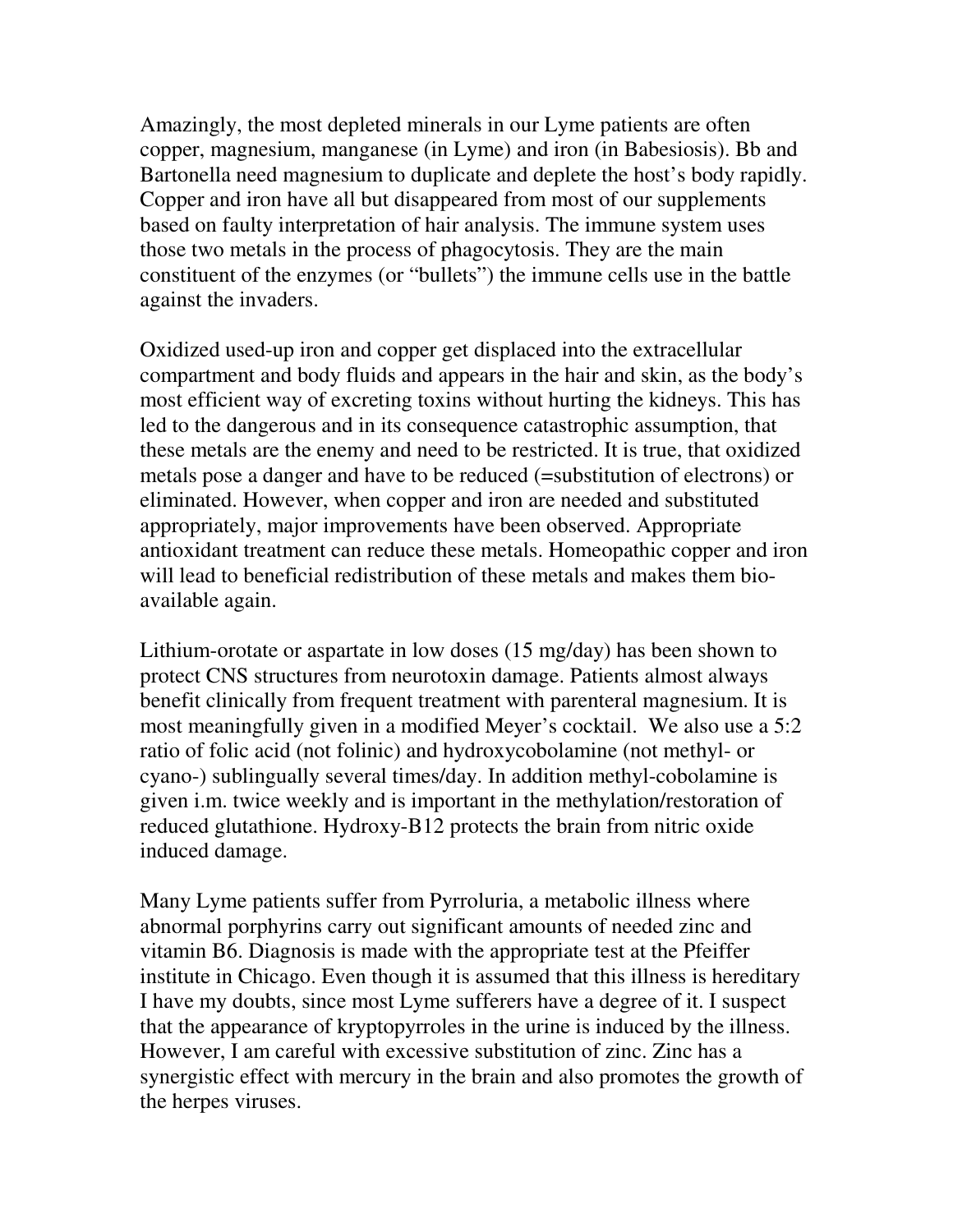If clients show abnormal high losses of sex steroid hormones in the urine, the patient may be cobalt deficient. The urine hormone test and cobalt drops are available at the *Tahoma Clinic* Renton, WA. For a while selenium should be given in high doses to suppress viral replication and render bioavailable mercury non-reactive.

The element most critical in the Lyme patient however is iodine. A two inch square of Lugol's iodine is painted on the patient's skin and should remain visible for 24 hours. The sooner it is absorbed the more deficient the patient. An oral form of Lugol's is available under the name *Iodoral (Optimox, Torrance, Ca).* 

Filling up the body's mineral reserves has always been the most essential part of our heavy metal detox program. It is also the most essential part of our Lyme treatment.

# **Sequencing**

There is an inherent order in which the microbes should be treated. If the order is correct, gentle methods work. Treatment should always combine electromagnetic interventions, using specific microbial inhibition frequencies (KMT technology) with the appropriate herb, antibiotic or other antimicrobial strategy. It should also always be combined with a toxin elimination program, good psychotherapy and general life style hygiene.

# **The Lyme ABC**

**A.** We start with **deworming** our clients. We often use a simple yet aggressive seasalt/Vit C protocol (19) which has an independent effect against the spirochetes also. The high salt concentration kills large parasites by osmotically induced dehydration (osmotic shock). High salt levels also increase the enzyme elastase which has a strong antimicrobial/antispirochete effect (4).

Protocol: 1.5 grams of sea salt per 20 lbs of body weight in 4 divided doses per day for 3 weeks. With each dose also give 1-4 gms of Vit C (dose has to be just below bowel tolerance). Three 3-6-week cycles with a 2 week break in-between. The blood pressure should be monitored and not elevate outside acceptable levels. Five percent of the population are salt sensitive and react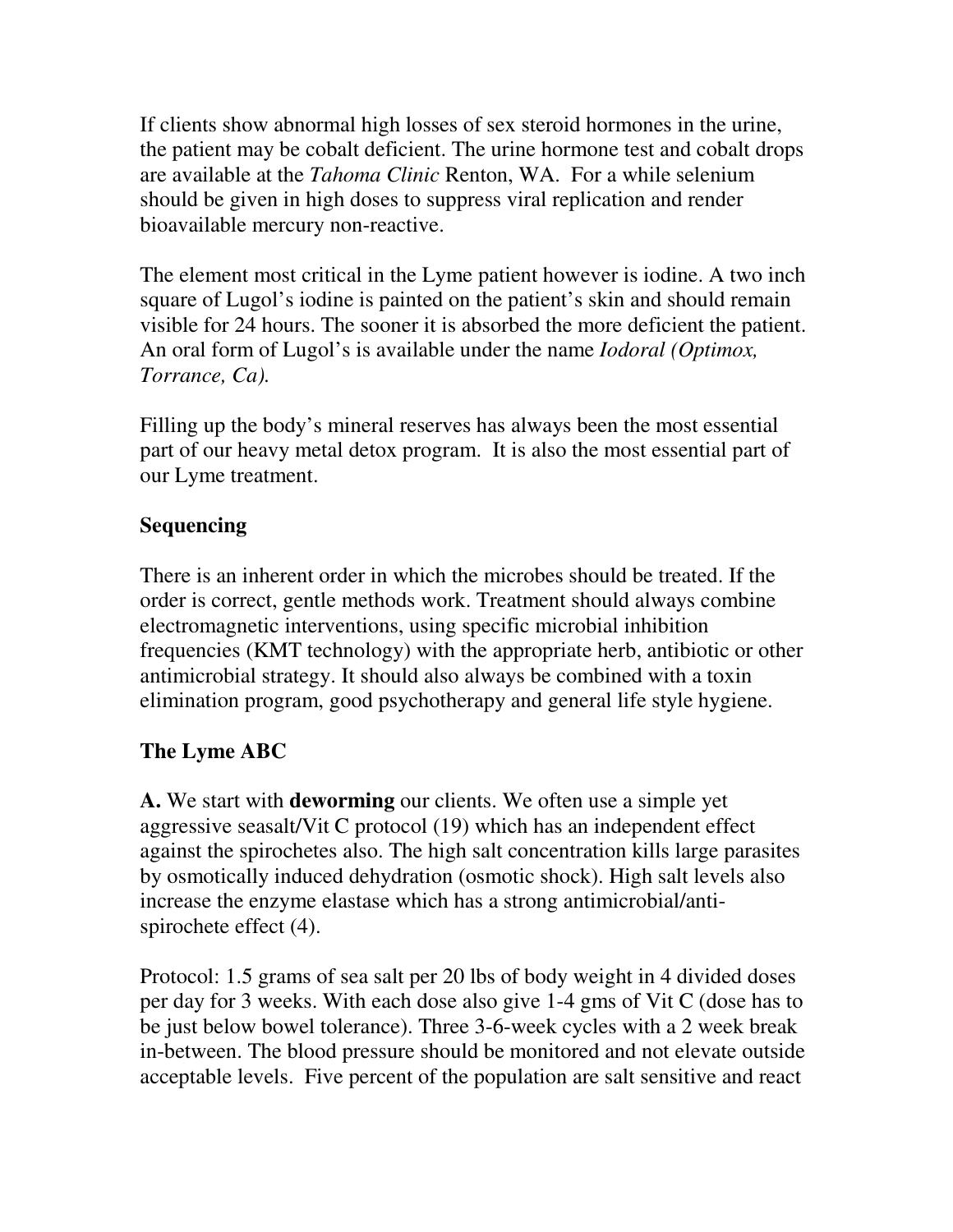with a significantly increased blood pressure. In the off weeks we give  $\frac{1}{2}$  tsp of sea salt in a glass of water first thing in the morning.

Sometimes we enhance the program by using the "Arise-and-Shine" herbal program. Often I will add in a course of Albendazole (same family as metronidazole), Biltricide or ALinia in high doses and parasitic CDs for entrainment of the immune system. The frequencies of the CDs were developed by German physicists by taping the sounds of microbes in their respective live activity in an underground lab which was soundproof and electromagnetically completely shielded (6).

**B.** The next step is the treatment of **giardia, entamoeba histolytica and trichomonas**, which most often are overlooked. Lab detection of large parasites in most US labs is hopeless. Amoeba and giardia trophozoites can only be detected in a fresh stool for about 20 minutes. None of the labs available to us comply with this necessity. The detection rate is so substandard that only ART testing, a therapeutic trial or abdominal palpation by an experienced practitioner is capable of establishing the diagnosis.

Protocol: organic freeze dried garlic (14) treats all of the above astoundingly successfully. Sometimes we add Tinidazole 500 mg bid for 10 days always followed by long term garlic therapy (three caps tid after meals).

**C.** Next we attend to the chronic **strep infections**, which often coexist with the herpes viruses. No other treatment has been as successful as Pleo Not (penicillum notatum) from Pleomorphic-Sanum followed by a six month course of Pleo Sancom (antidotes for aspergillus niger and mucor racemosus).

We always look at the tonsils: if they are scarred with crypts, or lymph tissue has regrown since the tonsillectomy ("tonsillar tags"), surgical intervention is needed. Otherwise these patients (which are most of them) never get well. We recommend a procedure developed by Dr. Sergej Dorochov, MD, PhD called "regenerative cryotherapy" (20). It involves freezing the surfaces of all lymphatic tissue of the head/neck region which creates a barrage of growth factor and cytokine responses, which often lead to dramatic improvements in our Lyme patients.

Lymph drainage using the KMT technology has been superb in speeding the healing of the sinus/head/neck/region.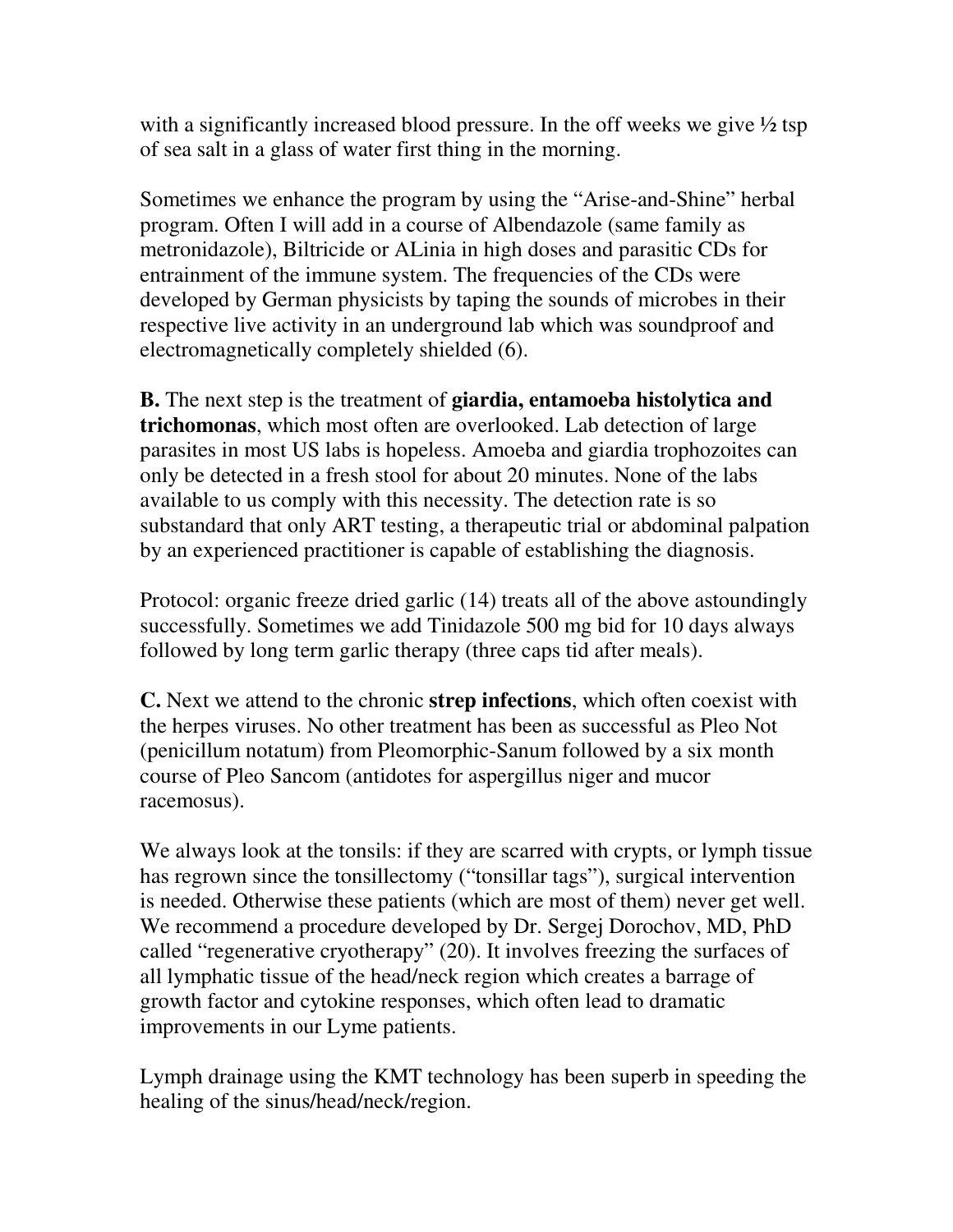**D.** The next step is the treatment of **Babesia**. There are now at least 17 subtypes of this intracellular Malaria-like organism. Eye, brain and dental symptoms are most often caused by this mean microbe.

Protocol: Frequency #2 in the KMT 23 TENS unit inhibits the metabolic activity of Babesia and is used 3 times weekly.

I also use PC-Noni extract and Artemisinin: see the protocol below. Watch iron levels! Artemisinin provokes the intestinal wall to secrete an enzyme which destroys the medication before it can be absorbed. This process builds up over 3 weeks. After a one week pause the enzyme has disappeared and takes another 3 weeks to reemerge. Grapefruit juice prevents formation of this enzyme.

Alternatives are the Swiss Malaria drug Riamet (1 course) which is very well tolerated but only seems to work short term, and Mepron, which is forbiddingly expensive

**E.** The next step is to start the client on a systemic **antiviral treatment**. I use the ayurvedic herb cocktail - Indian Gooseberry, Chebulic and Beleric myrobalan (14), which has given the most profound and lasting effect on the viruses of the herpes family, which flourish in the immune suppressed Lyme patient. I also use liquid olive leaf, which shows some effect. The Japanese mushroom extracts have also been helpful. I also like the North American product "Pro Boost" (thymus extract) to help awaken the cellular immune system. As long as clients use bee venom therapy, the symptoms of herpes viral infections (seizures, brain fog, emotional ups and downs, chronic pain sysndromes especially "discogenic" back pain and sciatica, fatigue) disappear.

Virox and other chaparral- derivatives have been disappointing. The insomnia of Lyme disease is often herpes viral in nature (EBV, VZ or HSV 1, HSV II). As a diagnostic trial I often use 1000 mg of the medical antiviral drug Valtrex at bedtime. If there is a dramatic improvement, herbal antiviral treatment has to be considered for a long time.

We have designed an antiviral program for the KMT instruments (frequency #4) and an anti viral CD, which is played through a walk man or regular sound system at low volume 3 times/week. This has been extremely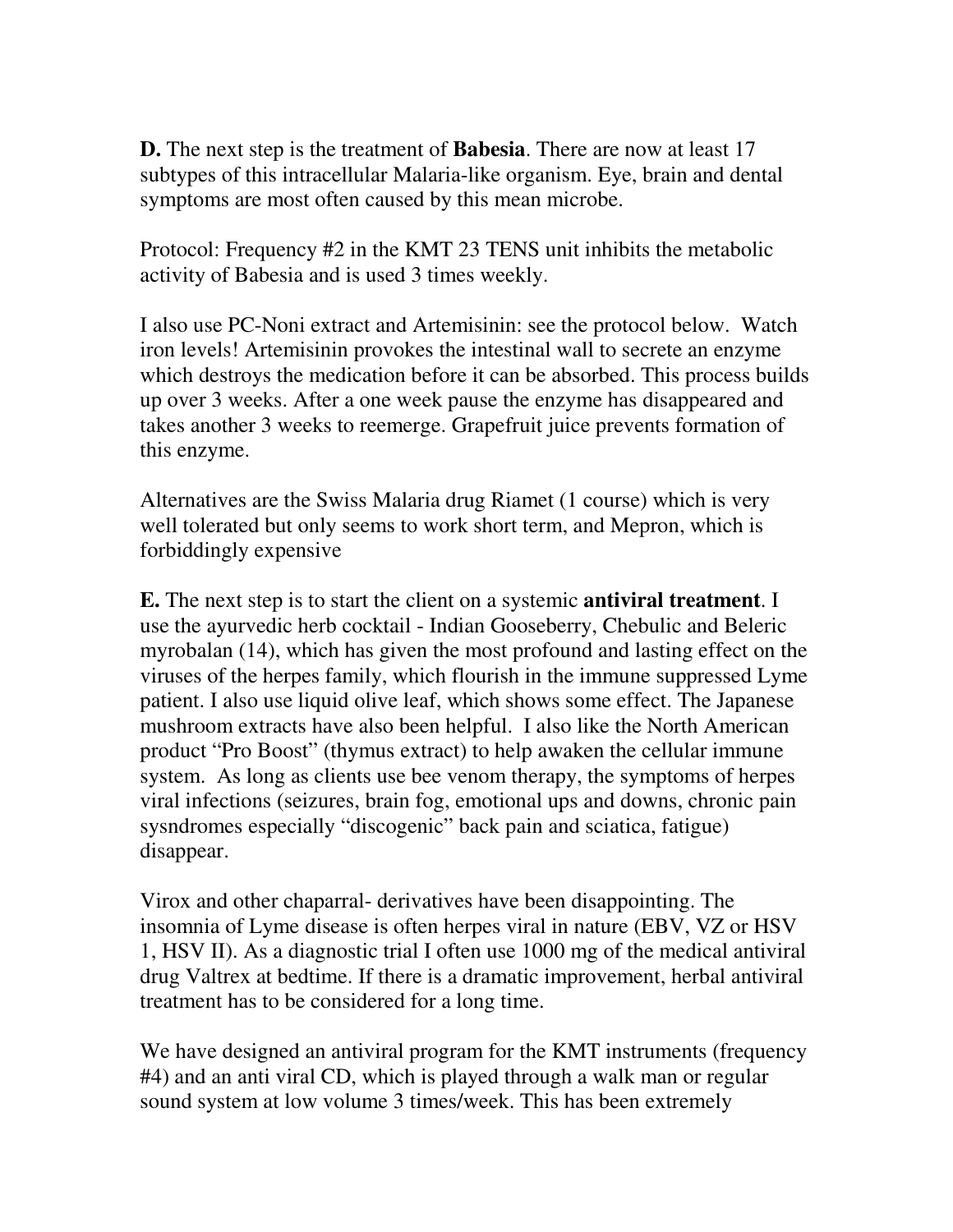effective. Zinc fosters the growth of HSV I and II, copper and selenium inhibit it.

**F.** I simultaneously address the **fungal/yeast** component which is most often present, especially if clients had prior antibiotic treatment. Fungi and viruses seem to support each other in yet unknown ways. I use both the antifungal CD and the KMT TENS-frequencies in program #4 which contains all known anti-yeast and anti-mold frequencies (6).

With ART technology we could show that the most successful and well tolerated antifungal is either fluconazole (100 mg twice daily) which also has an anti Bb effect and seems to downregulate TH-1, the drug amphotericin B (250 mg bid) or the combination of organic freeze dried garlic (14) and oil of oregano. Substitution with microbes is important. We use "Matrix Microbes" (14) which contains over 80 lesser known beneficial microbes. Every patient is also on a more traditional acidophilus/bifidus/FOS product.

Eating a low carbohydrate diet is often a must. We monitor the fasting insulin level. If it is low, we are ok. If it is high, we restrict the carbohydrates. Do not restrict the carbohydrates if it is not necessary. We have seen dangerous mistakes in this field. In general, bacterial infections benefit from the acidic environment created by a high protein diet. Molds and fungi benefit from a high carb environment. Metabolic typing is a safeguard, but time consuming to do at home, especially if you are very ill. I use the "diet therapy software" (21) for a rapid and profound diet evaluation and recommendation. Most successful is the ART food sensitivity test for every single item in the client's diet (6). It may take 15 minutes, is more sensitive then the ELISA, MELISA and other lab tests - and it does not incur lab fees (6). The rotation diet by Sally Rockwell prevents relapses.

**G. Mycoplasma** responds well to enzymes, when it is treated in sequence with the other microbes as outlined here. The most effective strategy is the German product Rechtsregulat (14). This simple drink has been extremely effective in eradicating mycoplasma and other cell wall deficient microbes. It also has a heparin like anti-fibrin effect that surpasses injected heparin by far. It has just like heparin, a strong biological effect against Babesia as well.

Dosage: 1 tbs/2 times per day in a glass of water. The KMT program #4 is designed for treatment of mycoplasma (6).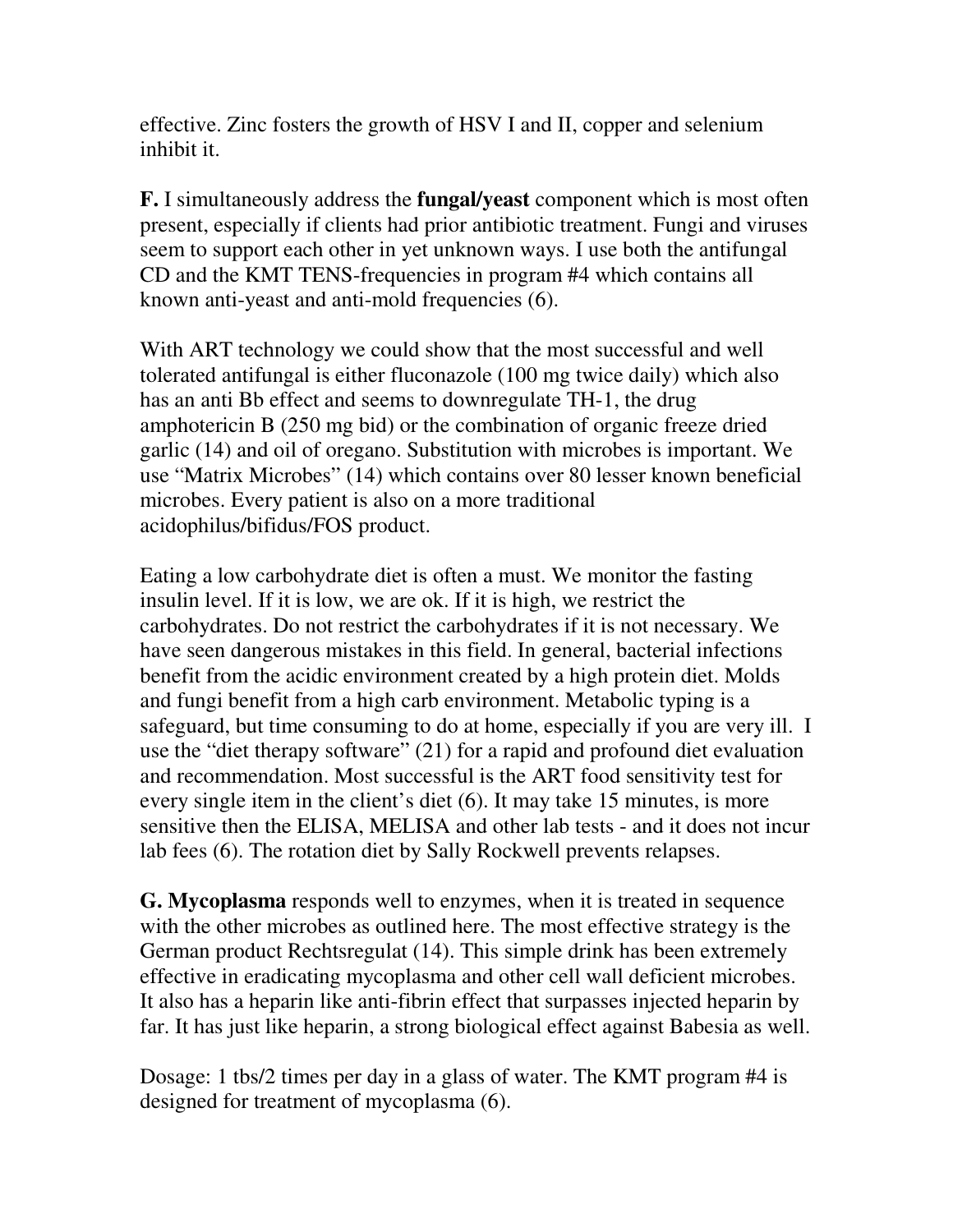**H.** The spirochetes and their close relatives (**Bartonella, Babesia**, **Rickettsia, Ehrlichiosis, and Brucella abortis**) are best treated last - with antimicrobial herbs or antibiotics. Many herbs have enormous potential in the treatment of chronic Lyme disease (see below).

Frequency #1 in the KMT TENS unit inhibits the microbial growth of spirochetes and Bartonella, # 2 is a series of anti-Babesia frequencies. This modulated microcurrent simultaneously activates specific immune responses and aids the uptake of antimicrobial herbs.

Injected bee venom has long been my favorite during this phase of the treatment (22, 23). The peptide mellitin has strong antibiotic activity against all spirochetes (24). Bee venom also contains nerve growth factor, the very substance needed for healing, when everything else has been attended to.

For the psychiatric presentations of Lyme disease I use large doses of Niacin. (Niacinamide and no-flush Niacin do not work.) 3-6 gms in 3-4 divided doses often show amazing results. It appears that Niacin has tremendous antibiotic potential against all types of Borrelia (12). I suspect that our mentor and genius in orthomolecular psychiatry, Abraham Hoffer, MD discovered a treatment for Bb long before Lyme-disease was known.

The current antibiotic protocols are discussed and listed elsewhere (10).

Often patients develop sarcoidosis, which is rarely recognized (11). The Lyme infected lymph nodes produce abnormal amounts of 1.25 di-hydroxy vitamin D. The client often develops marked osteoporosis (most often in the spine) along with other more typical Lyme symptoms. The blood test (1.25 di-OH vit D) will usually reveal the pathology (levels over 45), necessitating therapy with the Trevor Marshall protocol (18). It uses antibiotics together with the angiotensin II receptor blocker olmesartan –medoxomil. By adding the KMT lymph drainage technology twice/week results are often rapid and miraculous. We hope to find alternatives to the antibiotic regimen in the near future.

When the sequence outlined here is observed, few people have severe Herxheimer reactions, which are the rule in other approaches.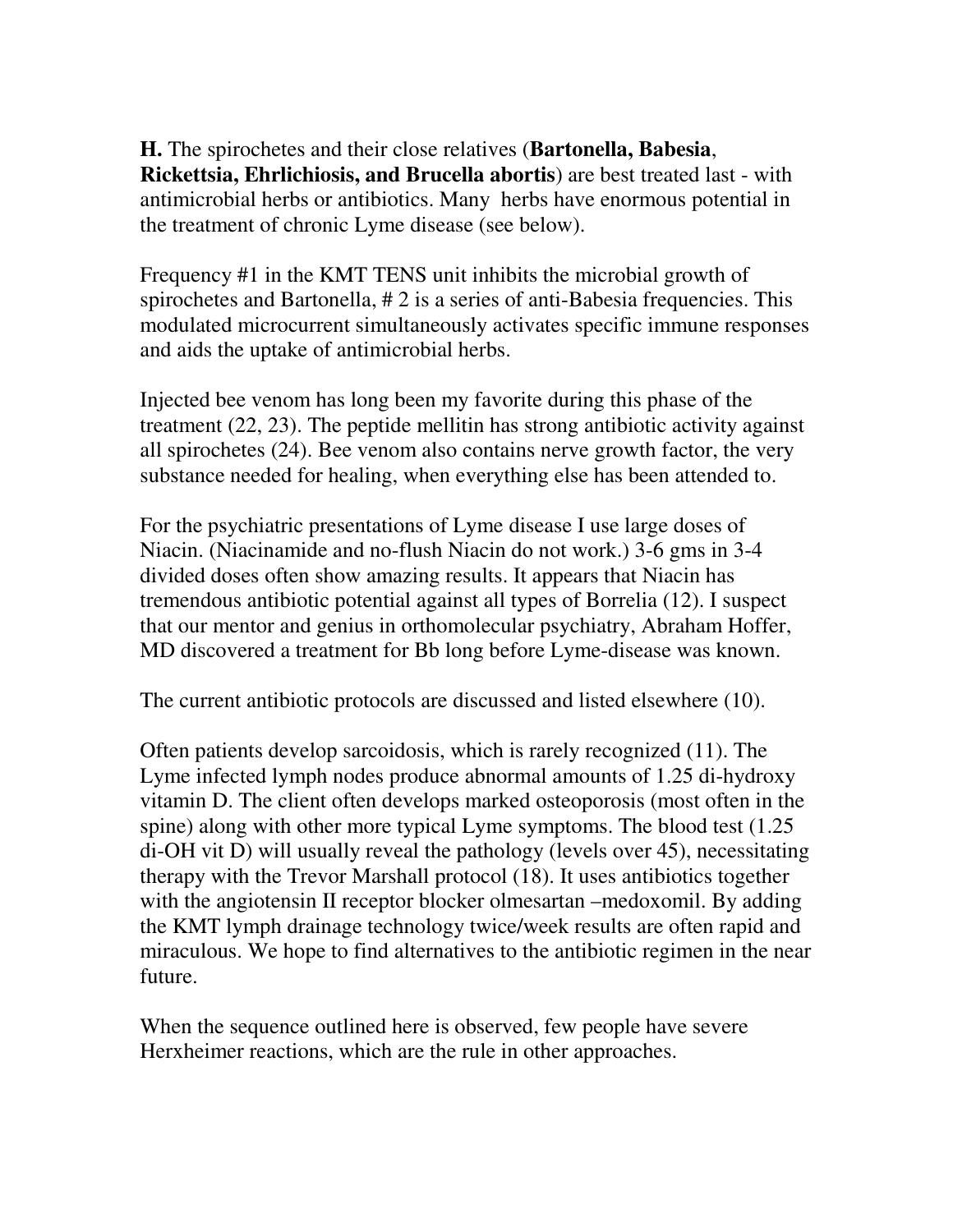# **Outlook**

Most clients will need some support for several years, before they have found and adapted to a new life style in which the symptoms are absent. Lyme disease is marked by cyclic rhythms and unexpected returns of the symptom from time to time. Once a patient has figured out what works for him or her best, most of my patients learn how to manage the illness with very little help - on their own, living normal healthy lives worth living.

In the course of conquering the illness there has been a lot of personal growth and a lot of learning. Many treatment modalities have been surprisingly ineffective: ozone, hyperbaric oxygen, ICHT (intracellular hyperthermia). Some treatments have been unexpectedly effective: dental splints, color therapy, Tomatis therapy and neuro sensory stimulation, elevating the body temperature with T3 supplementation, regular bee venom injections, tonsillectomies and cryotherapy and many others.

After 15 years of dealing consciously with this illness, Lyme disease is still a mystery to me. Currently its impact outweighs other important issues like heavy metal toxicity, unresolved psychological issues and nutritional deficiencies.

There has been much speculation, why Lyme disease seems to be increasingly common. The book "Lab 257"is an investigative report on the issues involved. The insects which are the vectors for these microbes thrive in warmer climates. I have no doubt, that to a large degree the greenhouse effect is responsible and will be confronting us with the onslaught of more and more aggressive microbes. The partial pressure of oxygen on the earth at sea level has decreased from 30% 150 years ago to 19% today. The oxygen producing algae in the oceans are dying.

The response of the public health system so far has been denial and anger towards those who try to uncover the puzzle and help the afflicted patients. This will certainly change in the near future. I expect that by the time the institutions discover Lyme disease as a far more important factor in chronic illness then is currently acknowledged, we will be confronted with new, far more dangerous microbes. Antibiotics have disappointed in the treatment of Lyme disease as a single modality. Antibiotics alone will not help us to cope with the coming plagues.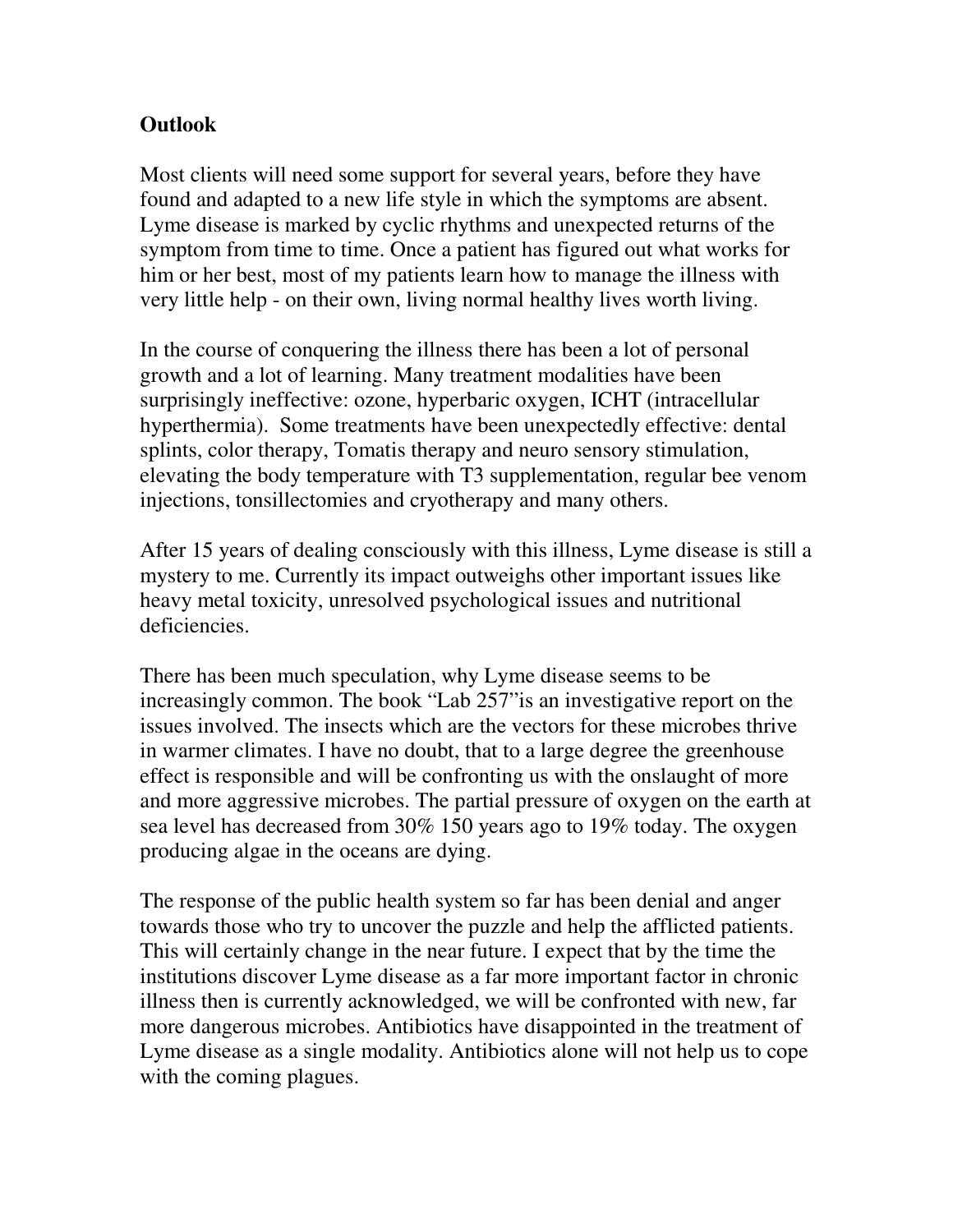All of us as practitioners have to start looking beyond antibiotics for help and for hope. The microbes have always been with us. They are not the enemy. It is us who have altered the environment so severely and in a way which facilitates the growth of lower evolved species like cell wall deficient microbes and viruses - and ends the life for many more evolved species. Extinction may be forever.

Lyme disease is a messenger. If we don't change, we may be on the endangered species list someday not too far from now.

# **Helpful References**

- 1. Borrelia burgdorferi group: in-vitro antibiotic sensitivity: Orv Hetil, 2002 May 26; 143(21): 1195-8 (article in Hungarian), JP Henneberg, U Neubert –department of dermatology, Ludwig-Maximillian University, Munich, Germany
- 2. Erythema chronicum migrans (Afzelii) associated with mosquito bite: acta Derm Venereol (Stockholm) 46, 473-476
- 3. Personal experience while doing a residency rotation in neurology at the Albert Ludwig-University, Freiburg, Germany under Prof.Faust (1976)
- 4. www.BradfordResearchInst.org
- 5. www.Bowen.org
- 6. www.neuraltherapy.com
- 7. www.vcu.edu/ Journal of Immunology Dec 2004
- 8. The etiologic agent of Lyme disease in deer flies, horse flies and mosquitoes, J Infect Dis 154 (1986), 355-358, LA Magnarelli, JF Anderson, AG Barbour
- 9. Klinik der Lyme-Borreliose: Hans Huber Verlag, Bern, CH (2002). 39- 40, Norbert Satz
- 10. www.Lymenet.org
- 11. Borrelia Burgdorferi infection may be the cause of sarcoidosis, Hua B, Li QD: Chin Med J (Engl) 1992 Jul; 105(7): 560-3
- 12. www.vorsoft.com/medical/niacin/index.htm
- 13. www.chronicneurotoxins.com
- 14. www.biopureUS.com also: biopure@aol.com
- 15. www.neuraltherapy.com applied neurobiology (APN) manual/video
- 16. www.neuraltherapy.com neuraltherapy papers
- 17. www.neuraltherapy.com Klinghardt Matrix Therapy (KMT)
- 18. marshallprotocoll@yahoogroups.com
- 19. www.lymephotos.com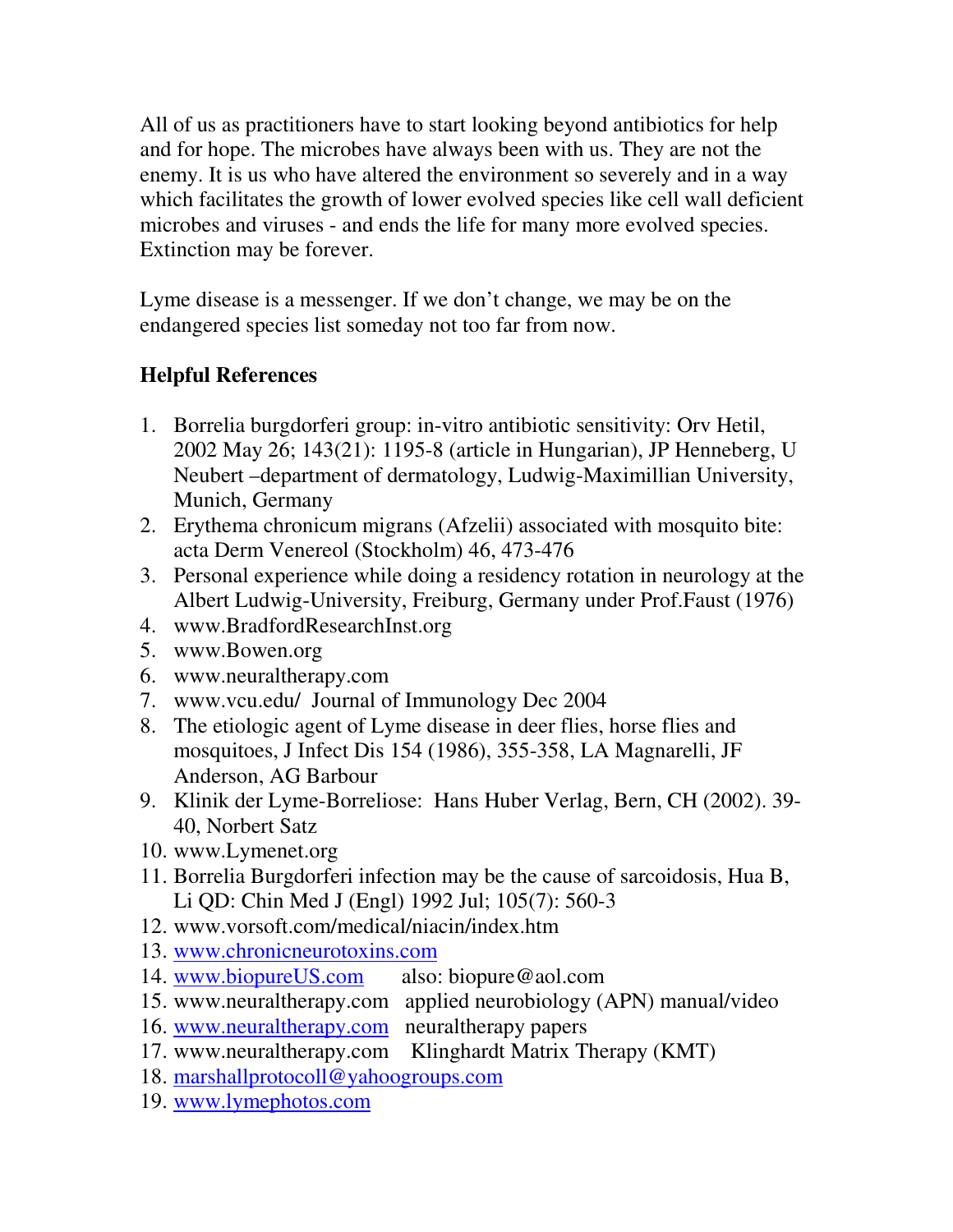- 20. www.kryopraxis.com
- 21. nurse@andreannavaughan.com
- 22. Bee Venom Therapy for Chronic Pain: D Klinghardt, J. of Neurol and Orthop. Med and Surg., Vol. 11, Issue 9, Oct 1990, pp. 195-197
- 23. The Treatment of Lyme Disease with Bee Venom: D Klinghardt, M.D., Ph.D., 1999
- 24. Bee Stings as Lyme Inhibitor: L. L. Lubke and C. F. Garon, J. Clin. Infect*.* Diseases, July 1997, 25 Suppl. 1, pp. 48-51
- 25. Lyme disease, potential plague of the  $21^{\overline{st}}$  century: R Bradford and H Allen, Townsend Letter for Doctors and Patients, Jan 2005, 70-79

### **Brief introduction to the cast of characters:**

#### **Borrelia:**

One of eight genera of spirochetes. Hundreds of species in these eight genera. "Borrelia" is the genus, "Burgdorferi" the species. Other famous spirochets: treponema pallidum (syphilis), leptospira (leptopspirosos from animal feces contaminated drinking water, common in Maui, New Mexico, etc). Bb sensu lato includes B. Afzelii, B. garinii, B.lonstari, B.andersonii and many others. Bb sensu stricto refers only to Bb, but includes many species that cause identical symptoms. In Europe, five strains of Bb sensu lato, in Japan 61 strains.

Also be aware that microbes constantly exchange via plamids DNA with each other and we found Bb microbes with properties usually only found in Babesia or mycoplasma, etc. There are no fixed boundaries between many of these microbes.

#### **6 major sites of infection:**

**1. Large joints** (Bb sensu stricto) and connective tissue: onset 4.3 months after insect bite, often self limited (4 years). Flare ups during Herxheimer reactions very common.

Bb has recently been found by us as one of the causes of spinal osteoporosis, disc degeneration and many other "orthopedic" problems.

- **2. Skin** and connective tissue (B. afzelii):
	- $\triangleright$  acrodermatitis chronica atrophicans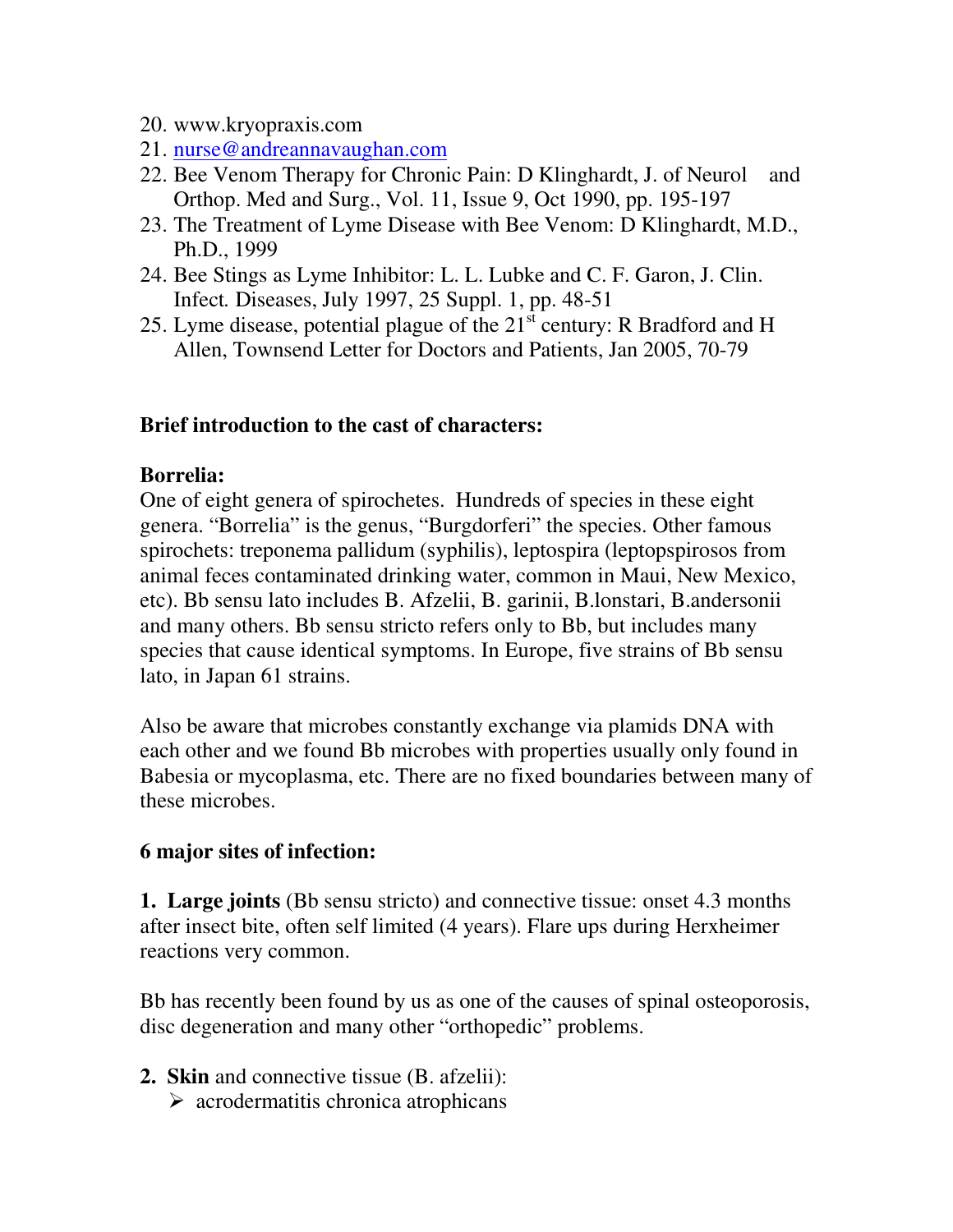- $\triangleright$  general collagen breakdown (premature aging)
- $\triangleright$  collagen diseases

**3. CNS** (B.garinii), PHS and ANS: after insect bite it only takes a few hours before spirochetes are found in CNS even though it takes on average 2 years before symptoms are established. Most common symptom: brain fog and short term memory loss. Later stages demyelination. Severe early changes in SPECT scan (functional), MRI changes much later (physical)

CNS problems:

- o Physical: epileptic seizures, insomnia, tremor, ataxia, movement disorders (torticollis, etc.)
- o Emotional: irritability (key symptom in children), depression, biphasic behavior (manic depression), bouts of anger, listlessness;
- o Mental: confusion, **difficulty thinking**, poor short term **memory**, increasingly messy household and desk, difficulty finding the right word, feeling of information overload;
- o Mixed pictures:
	- $\triangleright$  can resemble or imitate any known psychiatric illness.
	- $\triangleright$  Chronic Fatigue (more severe in the early afternoon);
	- $\triangleright$  Lack of endurance;
	- $\triangleright$  Non-healing infections in the jaw bone, devitalized teeth, dental pain;
	- > Fibromyalgia;
	- $\triangleright$  Multiple Chemical Sensitivity;
	- $\triangleright$  loss of zest for life,
	- $\triangleright$  sensitivity to electric appliances.

Peripheral Nervous System problems:

- $\triangleright$  Paraesthesia
- $\triangleright$  Burning
- $\triangleright$  vibration
- $\triangleright$  numbness
- $\triangleright$  shooting pains

Cranial Nerve Problems:

 $\triangleright$  Facial nerve: Bell's palsy (60 % are caused by Lyme disease, 30 % by one of six common viruses from the herpes family, such as EBV, Herpes simplex type I, type II, type 6 etc);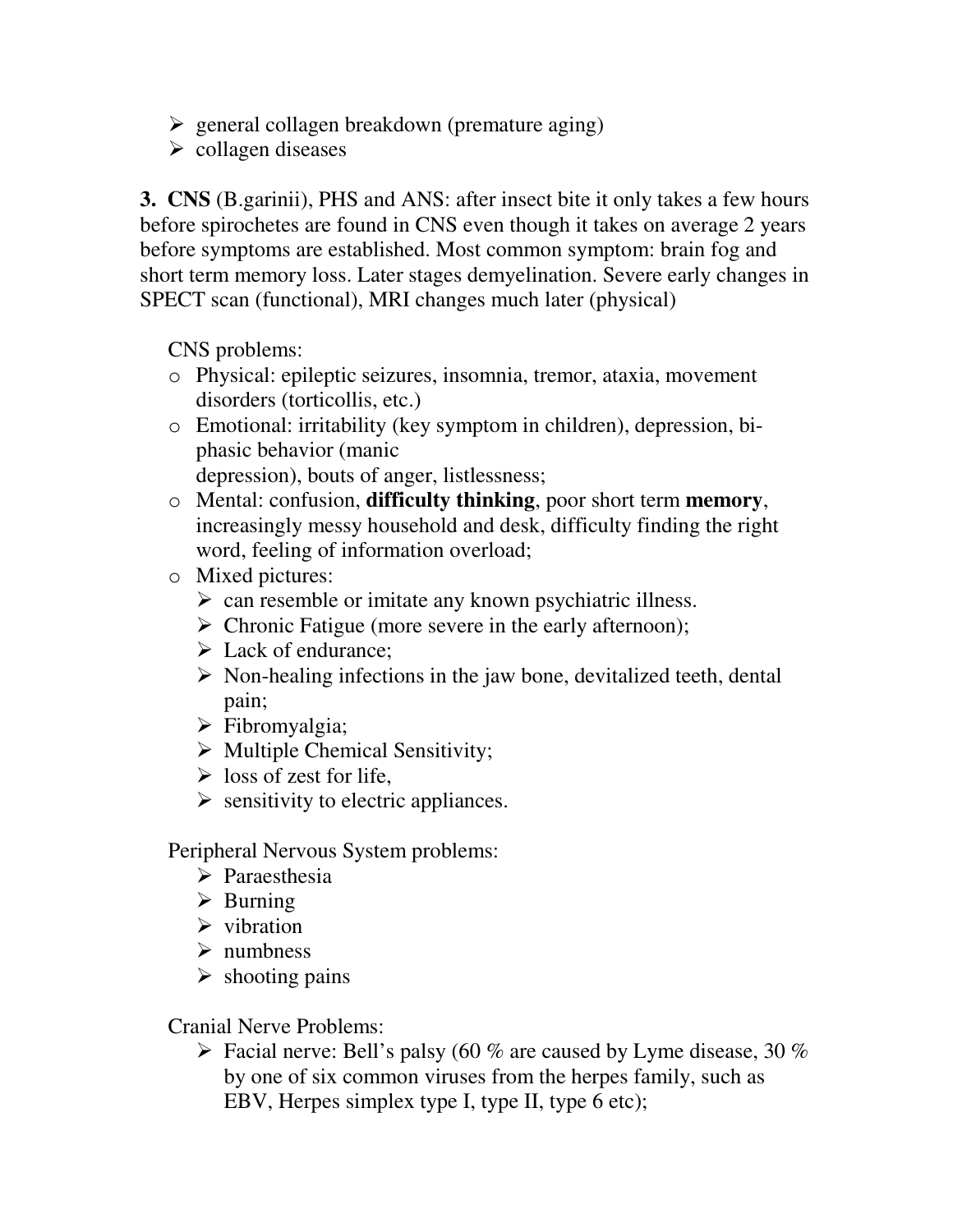- $\triangleright$  Trigeminal nerve: sense of vibration in the face, TMJ and facial pain, headache, tension and cramps in the face/skull/jaw;
- $\triangleright$  Ears (VII, VIII): tinnitus, vertigo, and hypersensitivity to noise;
- $\triangleright$  Eyes (II, III, IV, VI): decreasing and changing eye sight (fluctuates during the day), light sensitivity, floaters;
- $\triangleright$  Vagus (X), Glossopharyngeal nerve (IX) and Hypoglossus (XII): difficulty swallowing, faulty swallowing, reflux, hiatus hernia, heart palpitations, supraventricular arrythmias.

. **4. Heart:** Lyme carditis is difficult to diagnose with current methods (PET scan positive early on) and has multiple symptoms from arrhythmia to angina. Has to be taken serious with first symptoms.

**5. Kidney/bladder**: the highest concentration of tissue spirochetes has been found in kidney and bladder. Symptoms often include:

- o interstitial cystitis
- o prostatitis (Babesia often also involved)
- o sexual dysfunction
- o loss of libido
- o pelvic pain
- o menstrual disorders
- o filtration problems in the kidney (low specific weight of urine)
- o urethritis after intercourse (the spirochetes are attracted during intercourse to the urethra and cause acute inflammation).

**6. Immune system infection** (white blood cells, thymus, brain,

lymphnodes, adrenals, etc)

- o Non-healing infections in the jaw bone (also Babesia, Bartonella)
- o devitalized teeth
- o dental pain;
- o Immune system failure: with all known secondary illnesses such as herpes virus infection, intestinal parasites, malaise, : hair loss

# **Babesia:**

intra-cellular Malaria like protozoal organism. Infects red-cells. 2/3rds of Lyme clients also have Babesia, which is hard to diagnose: over 17 antigendifferent subspecies. Most common: B.microti, WA-1 strain in Western States and B. divergens and others in Europe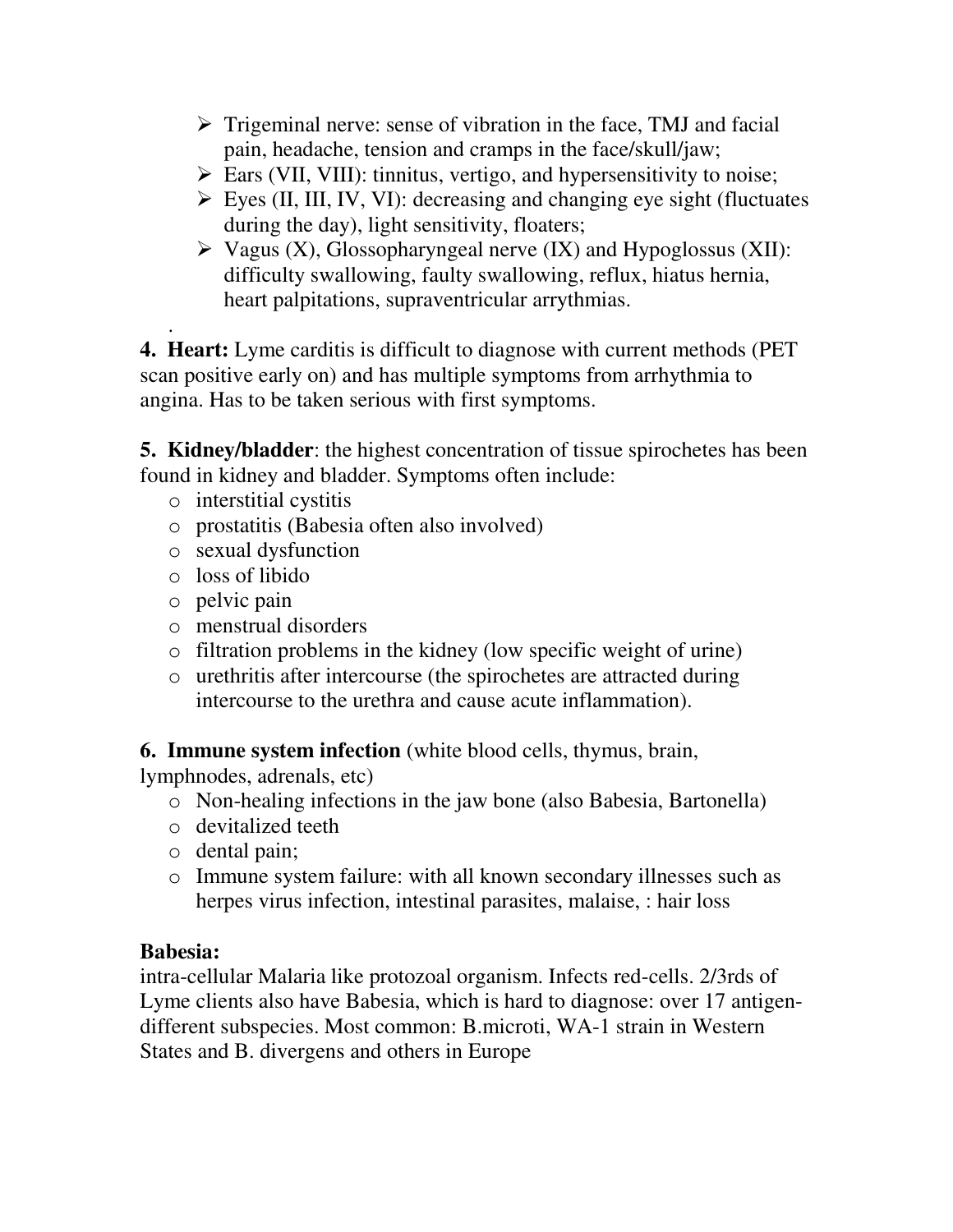Diagnosis: best is long term observation of blood under darkfield microscope. Babesia tends to leave dying cells while under darkfield observation.

- $\triangleright$  Vertigo
- $\triangleright$  headache fatigue
- $\triangleright$  dental problems: accelerated tooth decay and cavitation formation
- $\triangleright$  TMJ problems
- $\triangleright$  eye problems (floaters and blurry vision)
- $\triangleright$  weight loss and abdominal problems (GERD)
- $\triangleright$  fibromyalgia,
- $\triangleright$  shortness of breath
- $\triangleright$  malaise
- $\triangleright$  drenching night sweats and fever/chills during Herxheimer reactions.

Therapy: think Mepron or Noni, Artemisinin and Oxo

# **Bartonella**

B.henselae is the most commonly found intra-cellular co-infection today found in rbc's, endothelial cells, bone marrow and macrophages. 70% of the cats in Italy are infected with it (cat scratch disease), cat–to-human transfer is common. B.quintana brough down Napoleon's troups in Russia, the true cause for his defeat. The microbes are found today in his troup's teeth in the mass graves.

Other types are found on a regular basis.

Symptoms:

- $\triangleright$  swollen lymph glands
- $\triangleright$  endocardits
- $\triangleright$  hepatitis
- $\triangleright$  neovacularization
- $\triangleright$  fatigue
- $\triangleright$  low grade fever
- $\triangleright$  jaw bone cavitations
- $\triangleright$  devitalized teeth
- $\triangleright$  often co-infection in ALS
- $\triangleright$  fibromyalgia and joint pain

Therapy: think Zithro, Doxy and Rifampin together or: Polygonum and Stephania root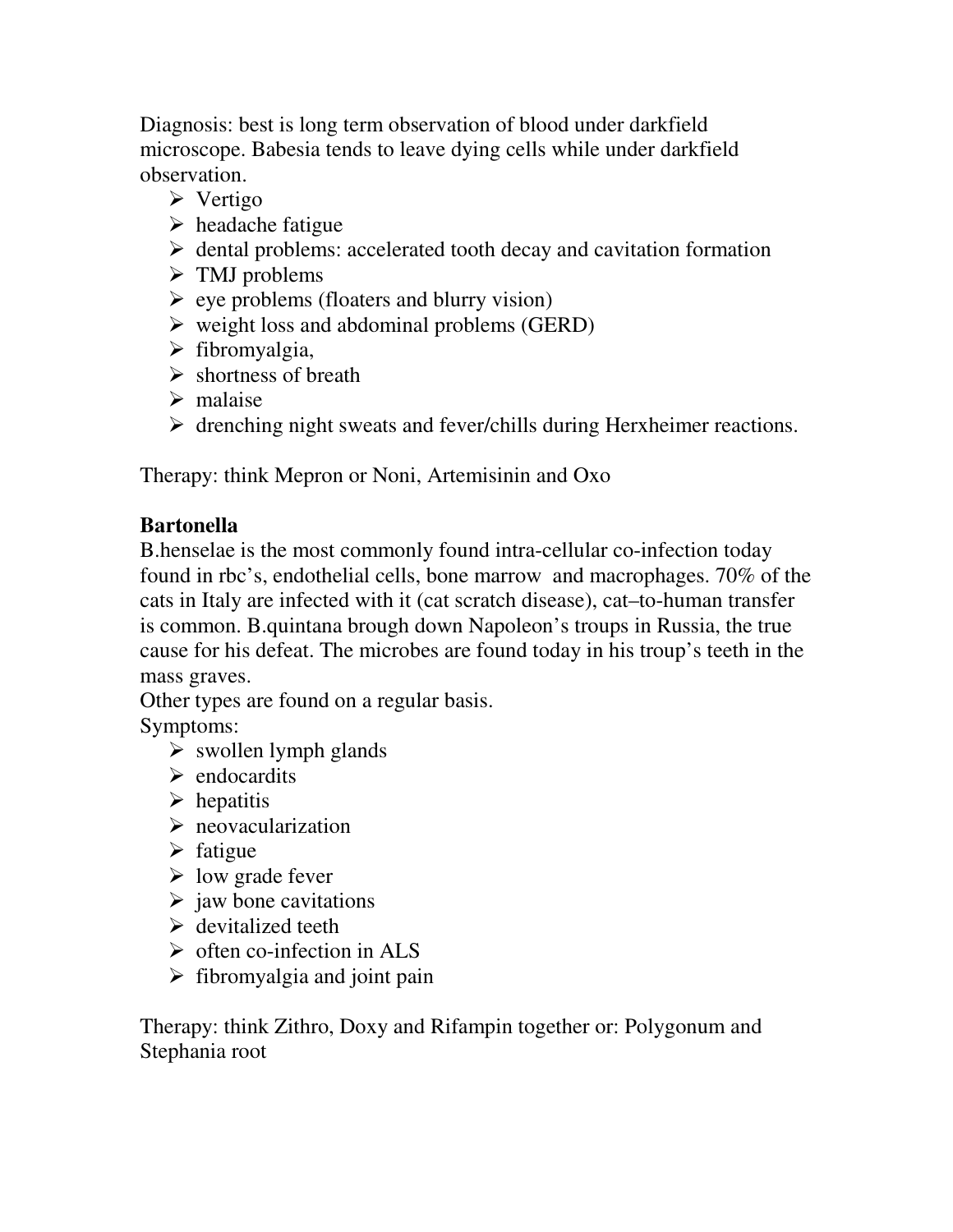# **Ehrlichiosis**

Human granulocytic Ehrlichiosis (HGE) is caused by Anaplasma phagocytophila. Human monocytic Ehrlichiosis (HME) is caused by Ehrlichia chaffeensis. Often found in clients that have contact with horses and farm animals.

Symptoms:

- $\triangleright$  Fever (only after initial infection)
- $\triangleright$  Myalgia and arthralgia
- Headcache
- $\triangleright$  Lycopenia and thrombocytopenia
- $\triangleright$  Hyponatremia
- $\triangleright$  Mental confusion
- $\triangleright$  Skin rashes, genital and oral ulcers
- $\triangleright$  Severe pain syndromes
- $\triangleright$  Nausea and vomiting (acute flare-ups)

Therapy: think astragalus (elevates interferon gamma) and colchicine (read papers by Michael Rask – not to be used during dental surgery or pregnancy)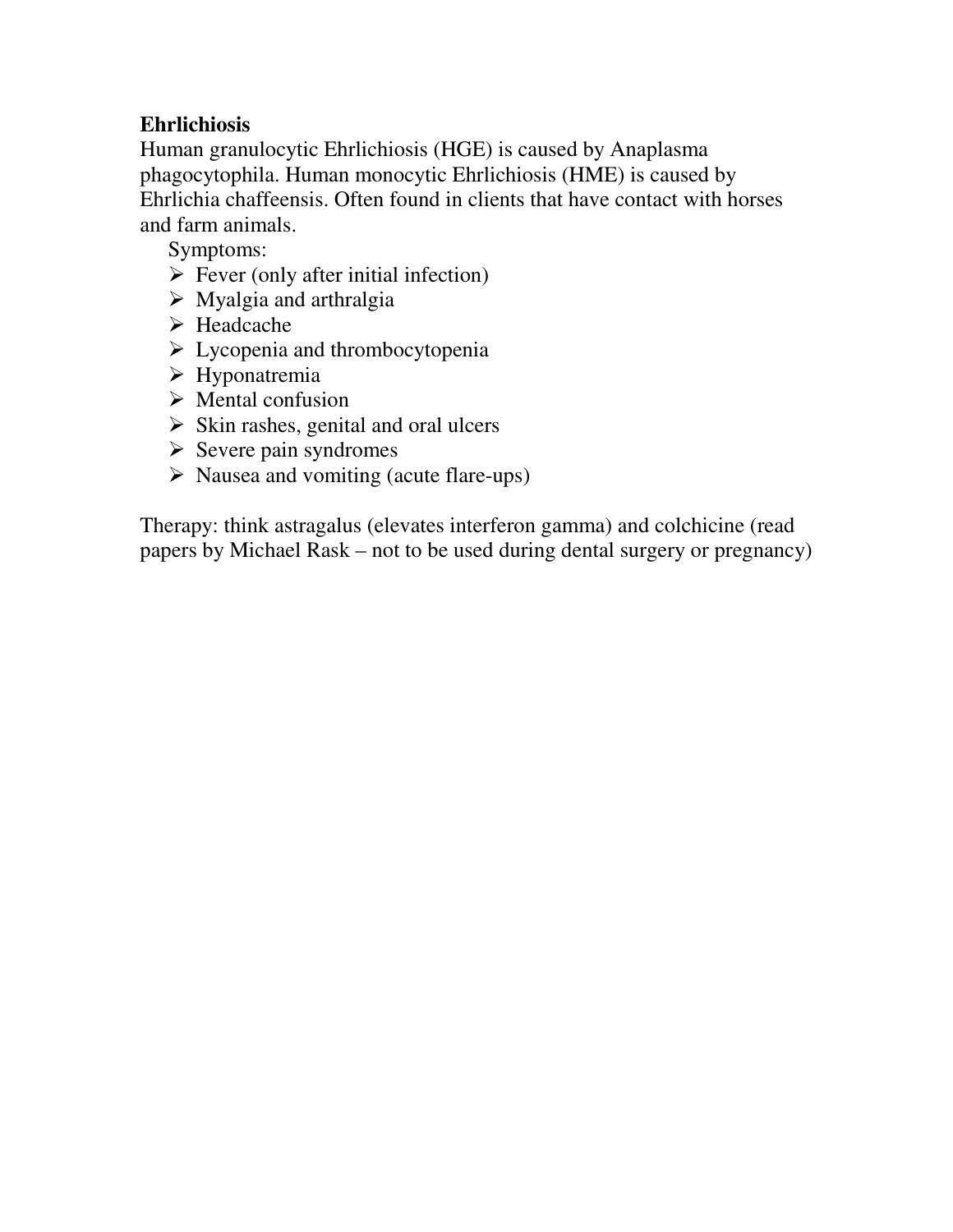### **General Guidelines for the Biological Treatment of Lyme Disease**

### **Bee Venom Therapy**

The most influential pioneer of this work was the beekeeper Charles Mraz from Middlebury, Vermont to whom I owe my health and understanding.

The pain relieving effect of bee venom in the treatment of clinical conditions similar to Lyme disease has been established a long time ago. Bee venom contains a number of potent peptides which are responsible for its healing effect ("Bee Venom Therapy for Chronic Pain, Dietrich Klinghardt, J. of Neurol and Orthop. Med and Surg., Vol. 11, Issue 9, Oct 1990, pp. 195- 197).

Recent research proved that one of the peptides in bee venom, melittin, has a strong inhibitory effect on the Lyme spirochete at very low doses ( "Bee Stings as Lyme Inhibitor" by L. L. Lubke and C. F. Garon, J. Clin. Infect. Diseases, July 1997, 25 Suppl. 1, pp. 48-51). When the spirochete is inhibited it does not multiply and is vulnerable to the host's own immune system and to medication.

The dosage and frequency of treatment is determined by the patient's clinical response. Patients with Babesia or Mycoplasma infections require higher dosages then those with only B. burgdorferi infections.

Different bee venoms are on the market. I use the product VeneX, which comes in two different strengths: VeneX-10 and VeneX-20 (Table 1.). VeneX-20 is twice as concentrated as VeneX-10. VeneX-10 contains 1.0 mg of bee venom per 1.0 ml. A 0.1 ml of this solution delivers approximately the same amount of bee venom as a natural bee sting. The venom is harvested and purified by Michael Simics who is worldwide considered the genius and master of this process, in which the bees are not harmed. VeneX Forte has added homeopathic dilutions of bee venom which has been most helpful in preventing allergic reactions.

The content of melittin in bee venom is dependent on where it is collected on the hive; the season and the pollen source the bees have access to at the time. Generally between one third and one half of the venom is melittin. Because of these variables the symptoms seen on administration of the venom can also vary. Bee venom is used for desensitization and is approved with the FDA for this purpose. There is an official monograph in the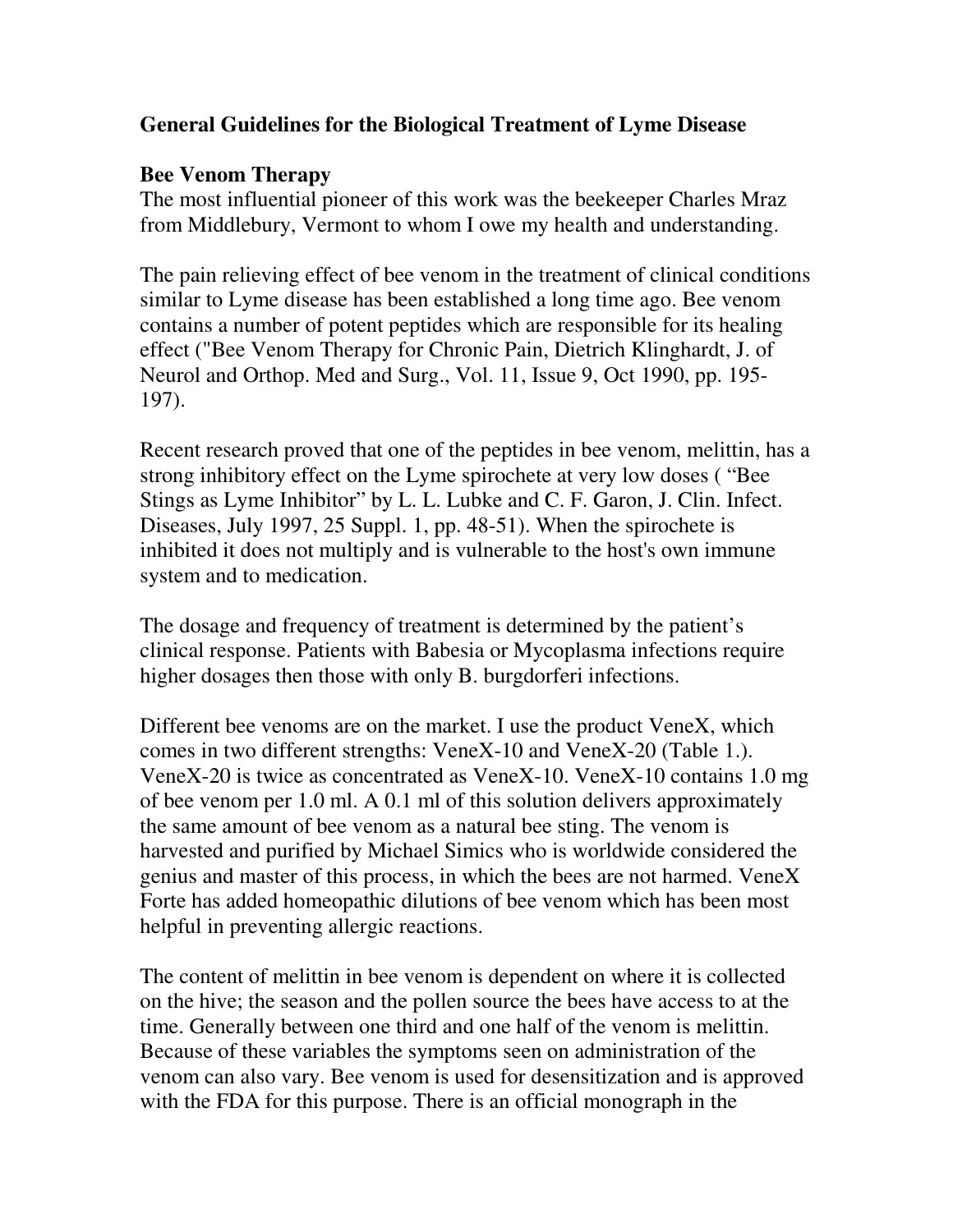Homeopathic Pharmacopoea of the United States (HPUS), also recognized by the FDA.

| Product                                               | Vial Size | $DVSE^*$ | $DVSE^*$ | DVSE* | $DVSE^*$ |
|-------------------------------------------------------|-----------|----------|----------|-------|----------|
| VeneX-                                                | 90        | 90       |          |       |          |
| VeneX-                                                | 12.5      | 250      |          |       |          |
| * Dried Venom Sac Equivalent (DVSE): 0.1 mg bee venom |           |          |          |       |          |

Table 1. Comparison of Venom Solutions.

The average maintenance dosage is 1.0 ml of VeneX-10 (or 0.5 ml of VeneX-20) mixed with 2.0 ml preservative free buffered procaine (available from ApotheCure in Dallas, TX) injected subcutaneously, given between one and three times weekly for 6-12 months. Even though much of the venom's effect is systemic, independent of the location where it is given, additional benefits are observed by injecting the venom in specific target areas.

### **These areas include:**

1. All tender areas in the body, transition areas in the body, where soft tissue meets bone, the occipital nuchal line, above and below the zygoma, around the mastoid and jaw bone, the para-sternal area, the spinous processes of the vertebrae;

2. The kidney and adrenal area (often palpation reveals significantly tender areas); tends to lessen allergic reactions, if treatment is started in this area for first few sessions

3. The thymus (upper end of the sternum);

4. Painful joints (in the most tender areas);

5. Acupuncture points (Bladder 23 for stimulating the adrenals, Gallbladder 1 to improve Lyme related problems with vision, Bladder 10 and Gallbladder 20 to stimulate melittin uptake into the brainstem (cranial nerve problems), Kidney 3 to improve Lyme related kidney dysfunction, etc.);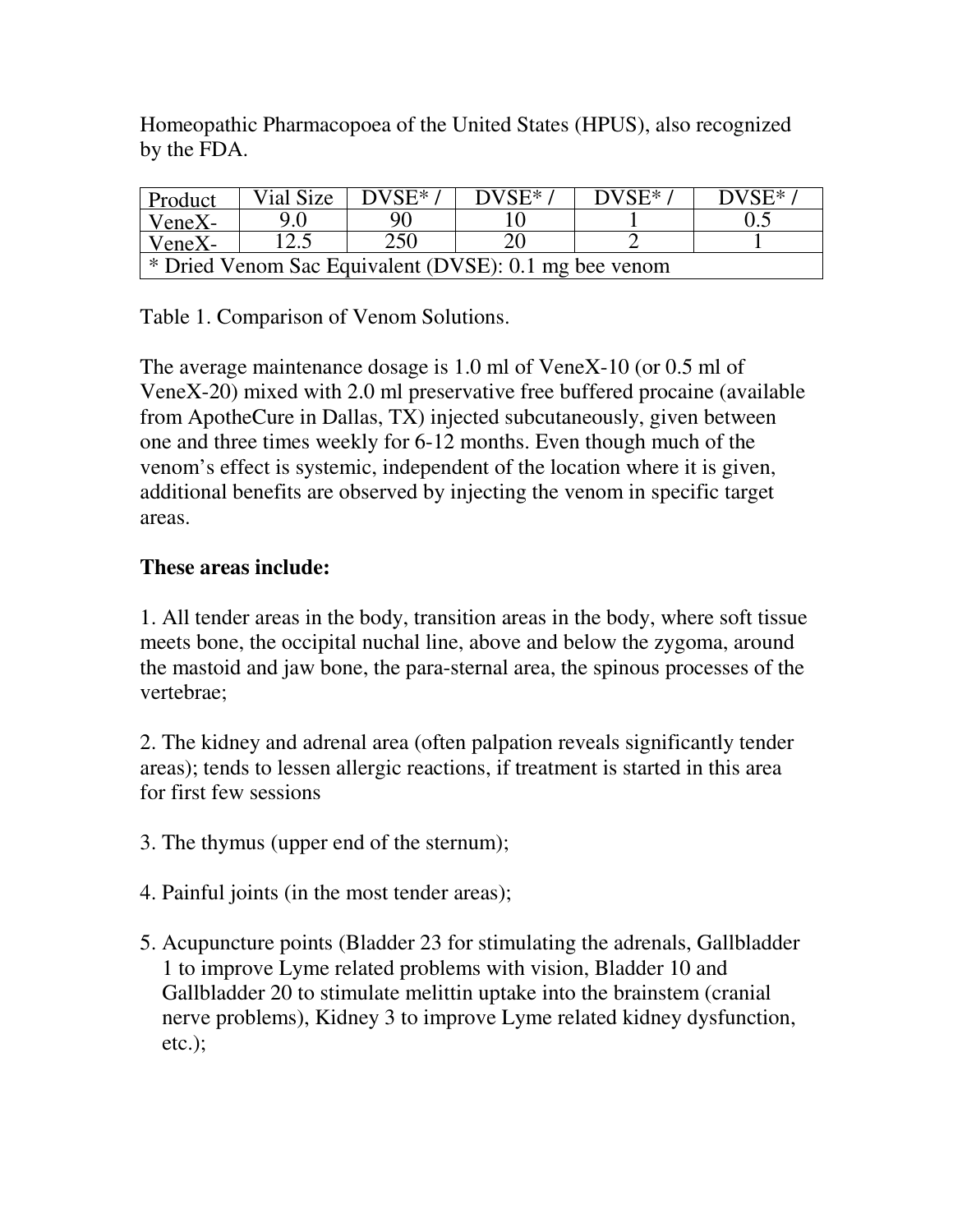- 6. Neural therapy points: over the mastoid to improve Lyme related hearing and balance problems
- 7. Over the vagus nerve: to treat Lyme related dental and jaw problems (infected jaw bone, cavitations, Lyme related chronic pulpitis/sensitive teeth);
- 8. Frankenhauser points: to treat Lyme related bladder problems, pelvic/prostate/sexual dysfunction.

# **Procedure:**

Distribute the 2.5 -3.0 ml bee venom and procaine mix over 10 areas, using 0.25 ml to 0.3 ml per injection. The injection is given with a 30 g  $\frac{1}{2}$  needle. The needle is advanced just deep enough for the needle tip to barely reach beyond the sensory skin nerves. Procaine does not lessen the bee venom effect as some practitioners falsely assume. However, lidocaine and marcaine disturb the sensitive peptides in bee venom. Bee venom should be kept in the fridge most the time but not frozen and protected from uv-rays and electromagnetic fields (like very living substance should).

If it burns, the needle is not deep enough. If it never burns, most likely the injections are given too deep, where the medication will be quickly flushed away by the blood stream and lymphatics, without having the much-desired local effect. For a ½"long needle this means that the needle is inserted into the skin less than half way.

These injections should be painless and well tolerated. There is a welling up, itchiness and aching after 10 minutes or so, which becomes less with an increasing number of treatments. The discomfort may increase during the first four or five treatments and then lessen over time. The initial response determines the treatment frequency. The first injection often triggers an increase in well-being and a decrease of pain levels after a few hours; sometimes as late as 24 hours after the injection.

It may take several weeks of treatment before the first positive results are observed. The initial improvement may last between 12 hours and several days. This determines if the patient needs to be treated once a day or as little as once/week. If the improvement is less than desired a higher dose of bee venom may be needed.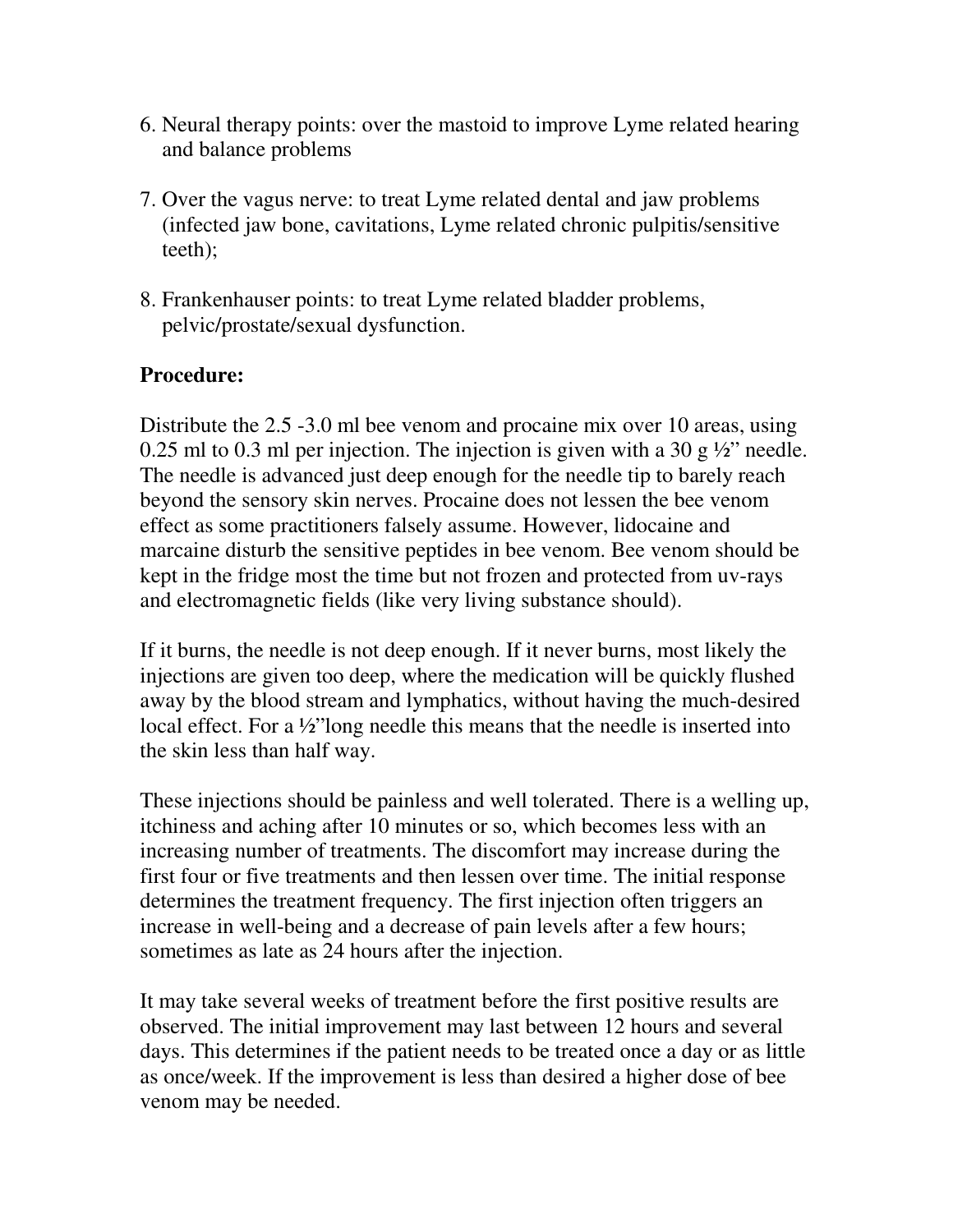I start with a low initial dose of 0.1 ml VeneX-10 or 0.05 ml VeneX-20 to ride out the often strong initial reactions. Over the next treatments I increase the dose, depending on the response, rather rapidly to the full treatment dose (Table 2. and Table 3.). It is wise to wait with injecting around the head until the patient no longer has strong local reactions (redness, swelling).

For the first 4-6 months the injections have to be given every other day, after that time, when the client and symptoms are stabilized, twice weekly until the patient is lastingly stable and well. Bee venom has a positive synergistic effect with most herbs but seems weakened by the concomitant use of antibiotics. I stop bee venom during courses of antibiotics but resume immediately afterwards.

#### **The Herbs**

Always take the herbs together with **Matrix Electrolyte** or ME (BioPure) for better absorption and transport of the active ingredients through the matrix to the cell membrane. ME also activates all functions of the ANS and improves trans-cell-membrane communication. **Freeze dried garlic** has a profound stabilizing effect in most symptomatic patients. It should either be taken immediately after meals on a full stomach (2-3 cap 3-4 times/day) or 2 caps should be dissolved in 1-2oz of water and taken away from meals.

# **1. BioPure PC Samento**

(pentacyclic TOA-reduced energetically modified, ethically wild-crafted Amazon Cat's Claw):

In my work this product has shown the most consistent action against Borrelia, Bartonella, Ehrlichiosis, Rickettsia, mycoplasma and other coinfefctions. Herxheimer reactions are expected and may occur at any stage of the treatment (on the first day of use or after many months) and repeatedly. During the "Herxes"I recommend colon hydrotherapy, KMT lymphatic drainage, raw food diet, moderate exercise, drinking more water then usual, a massage and a nurturing environment.

**Dosage:** start with 4 drops twice daily (or 8 dr/day). Wait one week before increasing. If condition worsens, reduce dose. Sometimes patients initially tolerate only 1 drop/day (rare). Final dose: 2 dropperful/day

**Contraindication:** organ transplant immunotherapy. Don't use if trying to become pregnant. May interfere with blood thinning treatment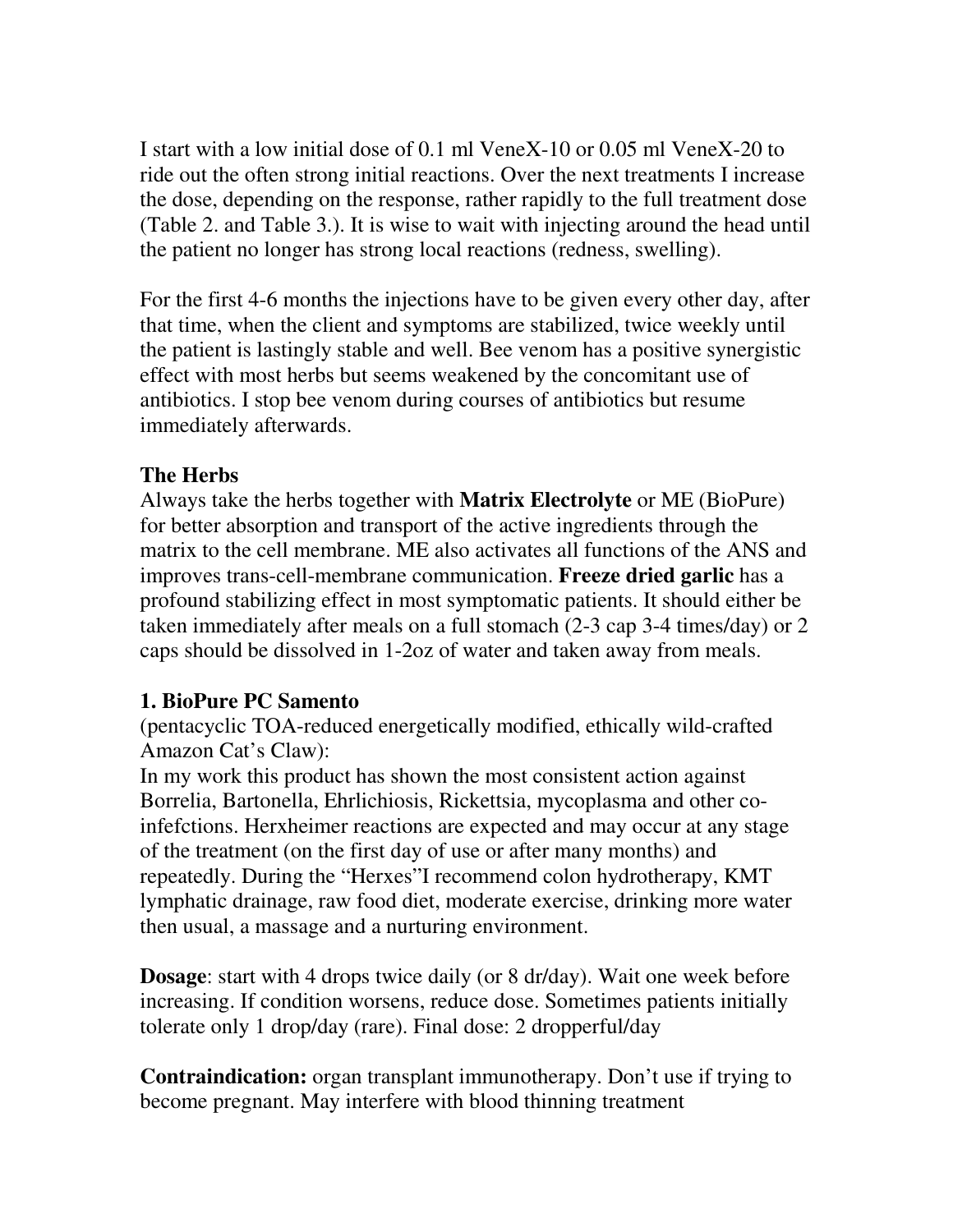# **2. PC-Noni**

(a concentrated energy-enhanced extract of Noni where the ingredients are made bio-available with a unique proprietary process) It is in our experience the most reliable remedy to treat and eliminate intracellular microbes over time. This process is slow (months) and very rewarding. Several German practitioners have found this amazing property mostly with darkfield microscopy. I am not aware of unbiased published studies to confirm this. However, it is consistent with our ART findings and clinical observation.

**Dosage:** start with 6 drops twice daily and increase to a total of 3 dropper full/day for 1 year.

I suggest the each person makes a 1 liter glass bottle of filtered water in the morning and add the herbs for the day one by one into the bottle. Since PC Samento and PC Noni are also carriers for sophisticated anti-Lyme frequencies, the bottle should be sucussed 50 times after introducing PC Samento and again after introducing PC Noni. If other herbs are added to the bottle both should be added last. The content should then be taken throughout the day and used up by bedtime. It is best to take our herbs away from food. PC Samento has to be activated by acid. Either add the daily dose of Rechtsregulat (acidic ph) into the bottle or take on empty stomach, when stomach-ph is low.

# **3. Artemisinin**

has disappointed in our experience in the treatment of Babesia, unless given in very high doses: 1200-1500 mg/day given 3 days in a row, repeat after a 2 week break. This is the way the drug is used in China for treatment of Malaria. After the initial 2 courses a 2-3 day course should be given once/month

**Contraindication:** early pregnancy

# **The expanded herbal Lyme PDR**

# **4. Andrographis paniculata:**

Science:

- $\triangleright$  rapid excretion via kidneys
- **anti-spirochetal**
- $\triangleright$  crosses blood brain barrier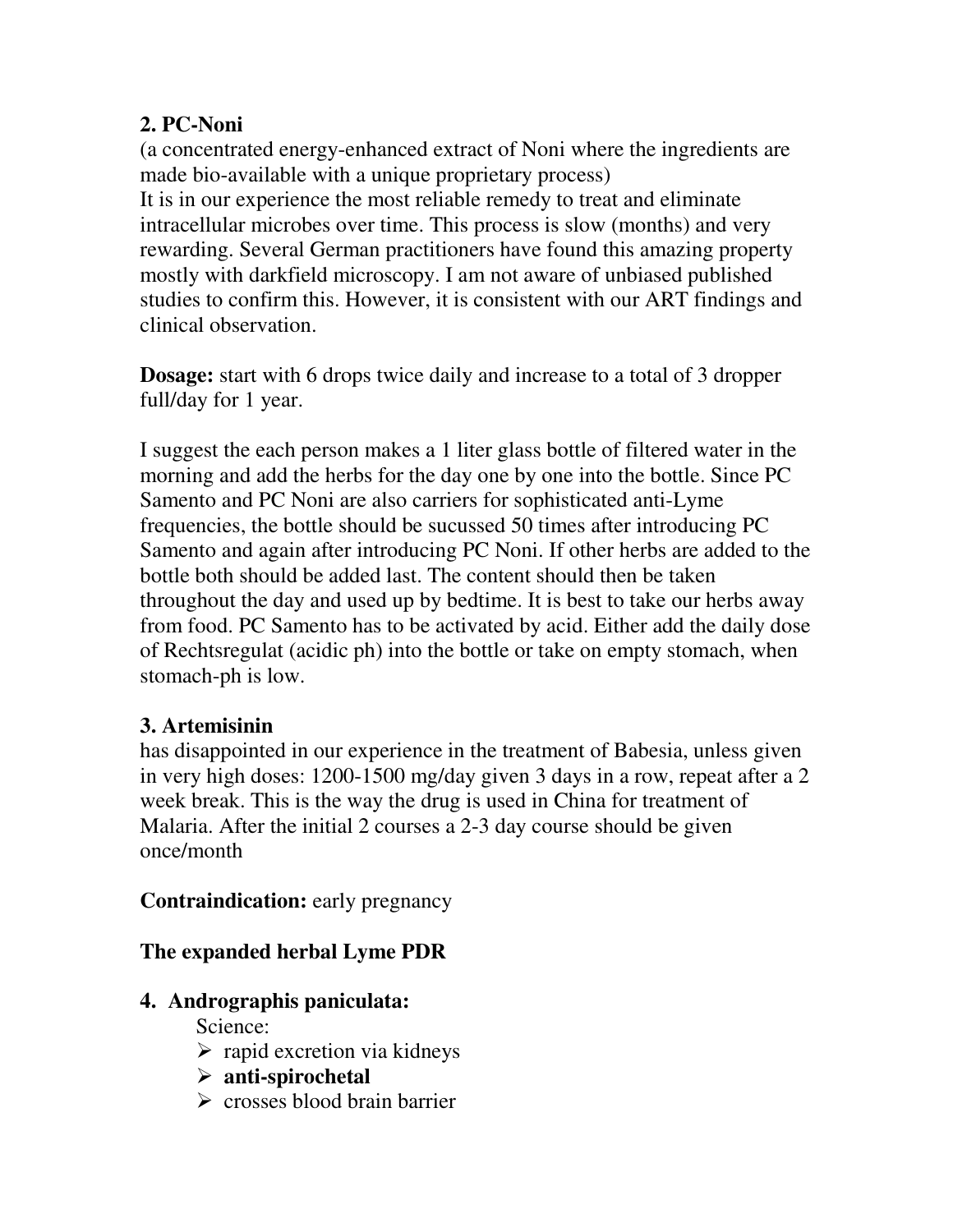- $\triangleright$  protects heart muscle
- $\triangleright$  anti-inflammatory
- $\triangleright$  calming
- $\triangleright$  potent modulating effect on mast cell and neutrophil activity: turns off inappropriate mast-cell allergic reactions in tissue
- $\triangleright$  enhances liver function
- significant **protective** effects against inflammation-mediated **neurodegeneration** of brain, spinal chord and CSF

Other published positive effects:

- $\triangleright$  filaria
- $\triangleright$  leptospirosis
- malaria (suggesting strong effect against Babesia)
- $\triangleright$  decreases heart muscle damage after MI
- $\triangleright$  Hepatitis A and B
- $\triangleright$  tuberculosis
- $\triangleright$  tonsillitis
- $\triangleright$  pneumonia
- $\triangleright$  snake bites
- $\triangleright$  e.coli
- **herpes viruses**
- $\triangleright$  mumps
- **Periodontal bacteria** (gum disease)
- > AIDS
- $\triangleright$  cancers: prostate breast colon anal stomach skin melanoma leukemia

**Dosage:** 400 mg capsules standardized to 10% androgrpholides Start with 1 cap 4 times/day. Slowly increase to 3 caps 4 times/day. Stay on this dose till Lyme sx significantly decreased, then slowly decrease dose. Stop during severe Herxheimer reactions. 1 year

**Contraindications:** andrograpis lowers progesterone (natural contraceptive), pregnancy, acute gallbladder disease

# **5. Polygonum cuspidatum (Japanese Knotweed)**

Peer review literature/Science Effective against:

- $\triangleright$  Leptospirosis
- $\triangleright$  Treponema denticola (spirochets in oral flora)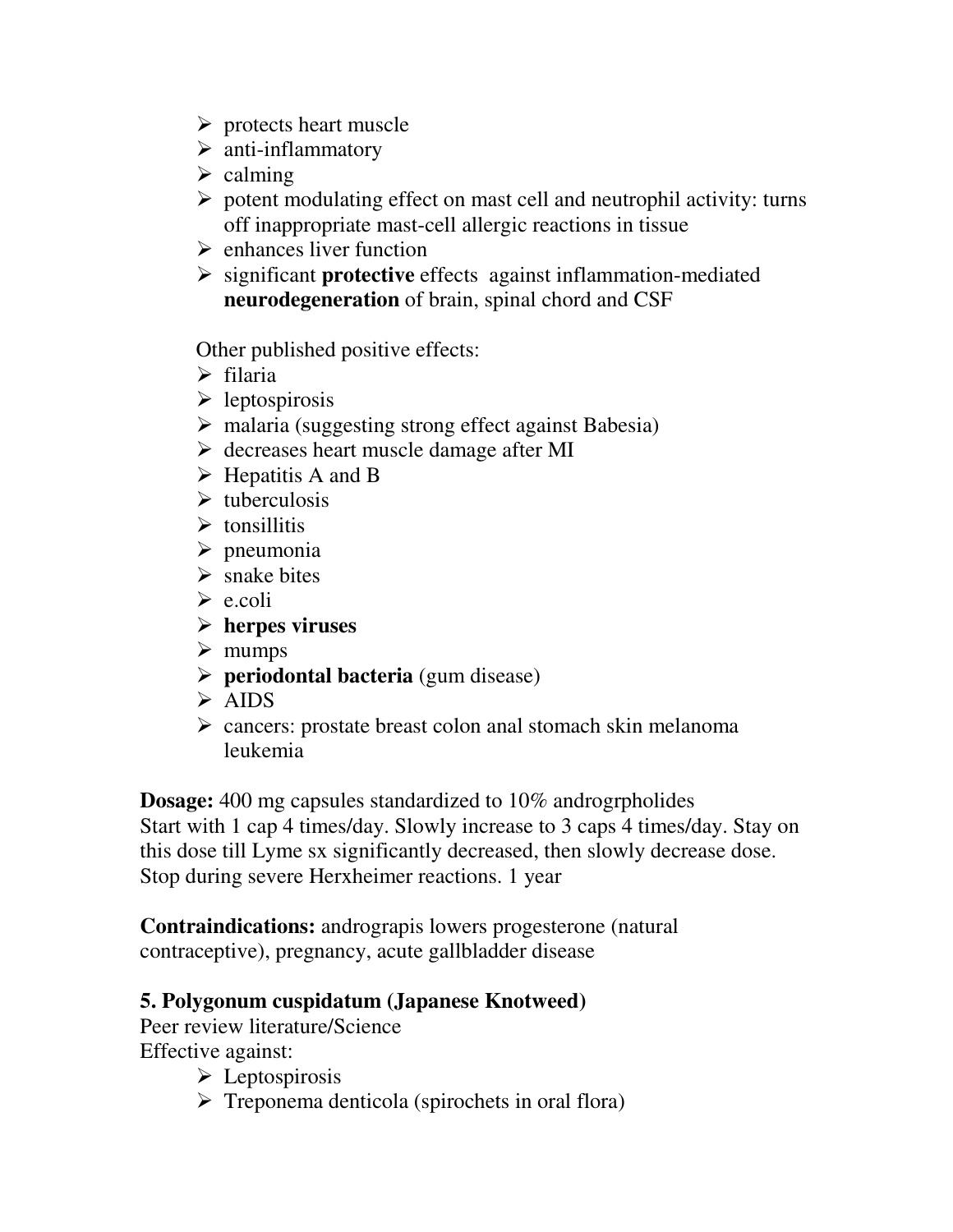- $\triangleright$  Bartonella (Buhner)
- $\triangleright$  Many gram neg and gram pos bacteria
- $\triangleright$  Anti-viral
- $\triangleright$  Hepatitis B (and C?)

Other published positive effects:

- $\triangleright$  Crosses blood brain barrier: anti-inflammatory, antimicrobial, protects against microbial endotoxins
- $\triangleright$  High content of resveratrol increases microcirculation (vasodilation and inhibits platelet aggregation: pos effect on eye, heart, skin (ideal synergist)
- $\triangleright$  Lowers cholesterol and lipids
- $\triangleright$  Increases wound healing
- Angiogenesis modulator
- $\triangleright$  Ischemic heart disease
- $\triangleright$  Potent antioxidant
- $\triangleright$  Inhibits lipoxygenase (anti-inflammatory)
- $\triangleright$  Inhibition prostaglandin E
- $\triangleright$  Inhibits nuclear factor kappa B (NF kB) which upregulated in Lyme causing a cascade of immune mediated cellular responses
- $\triangleright$  Leukemia
- $\triangleright$  Stimulates fibroblasts (proliferative effect)
- $\triangleright$  Rheumatoid arthritis
- $\triangleright$  Psoriasis
- $\triangleright$  Increases bone mass
- $\triangleright$  Anti-aging
- $\triangleright$  Reduces auto-immunity
- $\triangleright$  Strongly neuroprotective
- Effects against: ALS, Alzheimer, Parkinson MS cerebral ischemia
- $\triangleright$  Stimulates microcirculation in brain

**Dosage:** Whole herb (Hu Zhang) standardized to 8% total resveratrols and 10 mg resveratrol. Source Naturals 500 mg tablet.

Use 3-4 caps 3-4 times/day. Work up slowly to this dose

**Contraindications:** Pregnancy, Consider carefully when giving with blood thinners (synergistic effect)

# **Overdose:** GI-symptoms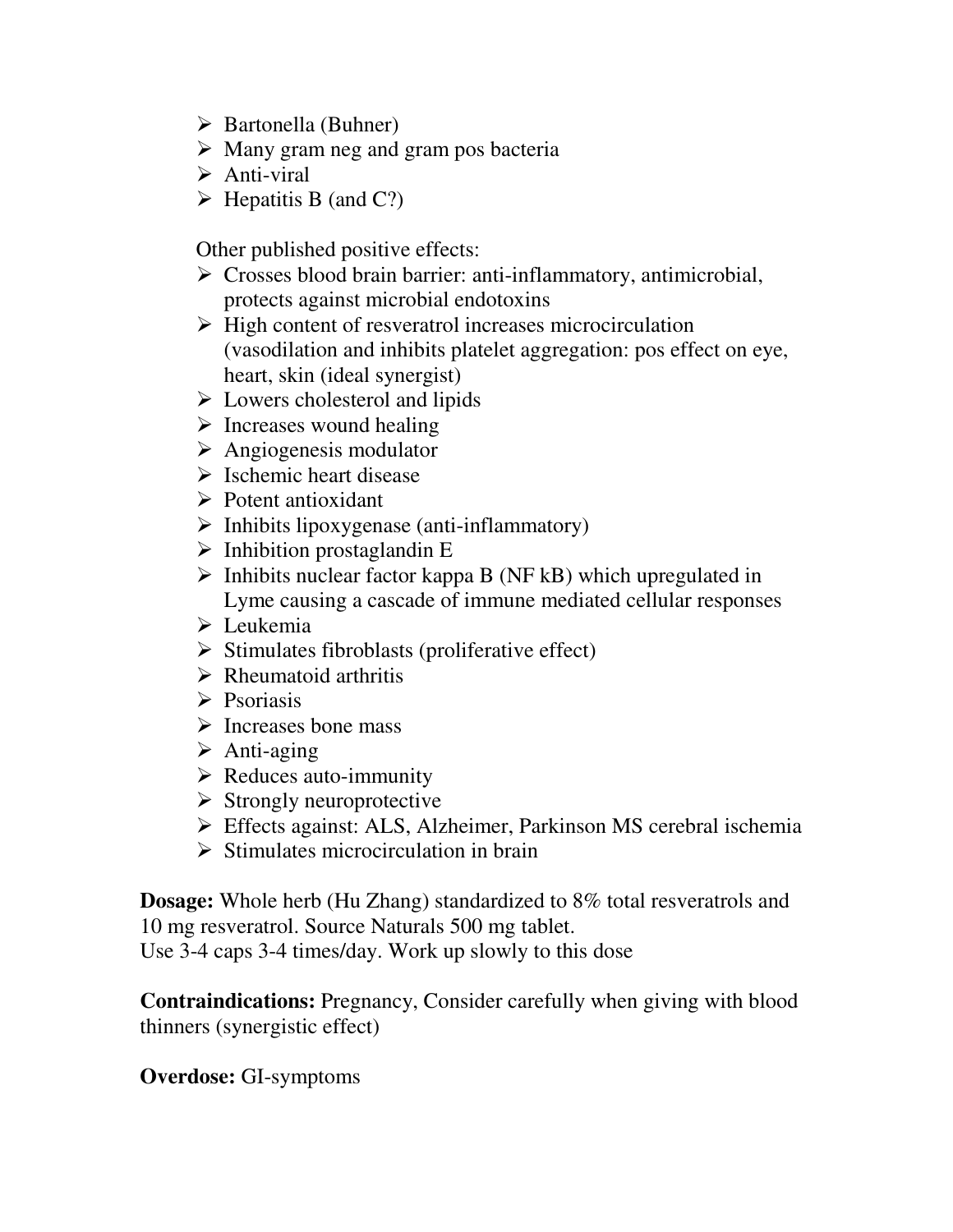### **6. Smilax glabra (Sarsaparilla)**

Peer review literature/Science:

effective against:

- $\triangleright$  Leptospirosis
- $\triangleright$  Treponema pallidum (syphilis)
- $\triangleright$  liver flukes (clonorchis sinensis)
- $\triangleright$  trypanosome
- $\triangleright$  shigella and salmonella (common in chromnic Lyme)
- leprosy and TB
- $\triangleright$  fungal skin infections

Other published results:

- $\triangleright$  Lyme endotoxin binding
- Lessens Herxheimer reactions
- Improvement in **mental and psychological** parameters in chronic syphilis
- $\triangleright$  Modulates immune responses
- **Arthritis** anti-inflammatory
- **Psoriasis** and eczema
- $\triangleright$  Neuroprotective (crosses blood brain barrier)
- $\triangleright$  Reduces skin breakdown
- $\triangleright$  Pain relief
- $\triangleright$  Improves liver function
- Lessens **fatigue**
- $\triangleright$  Increases libido
- $\triangleright$  Asthma, hay fever, rhinitis
- **Cervical spondylosis** (Lyme related disc degeneration and facet joint arthritis)
- $\triangleright$  Chronic liver disease (dramatic) including Hepatitis C
- $\triangleright$  Reversal of cognitive impairment
- $\triangleright$  Autoimmune dysregulation
- $\triangleright$  Protects from anti-androgenic substances in Lyme (ie gossypol)

**Dosage:** 425-500 mg caps 1-3 caps 3-4 times/day. Increase slowly to full dosage, stay on it for 2 months, then slowly reduce to amintainance dose of 1 caps 3 times/day. At least 1 year

**Contraindications:** Increased digitalis and Bismuth absorbtion (careful with Am. Biologics Lyme protocol), increased elimination of hypnotic drugs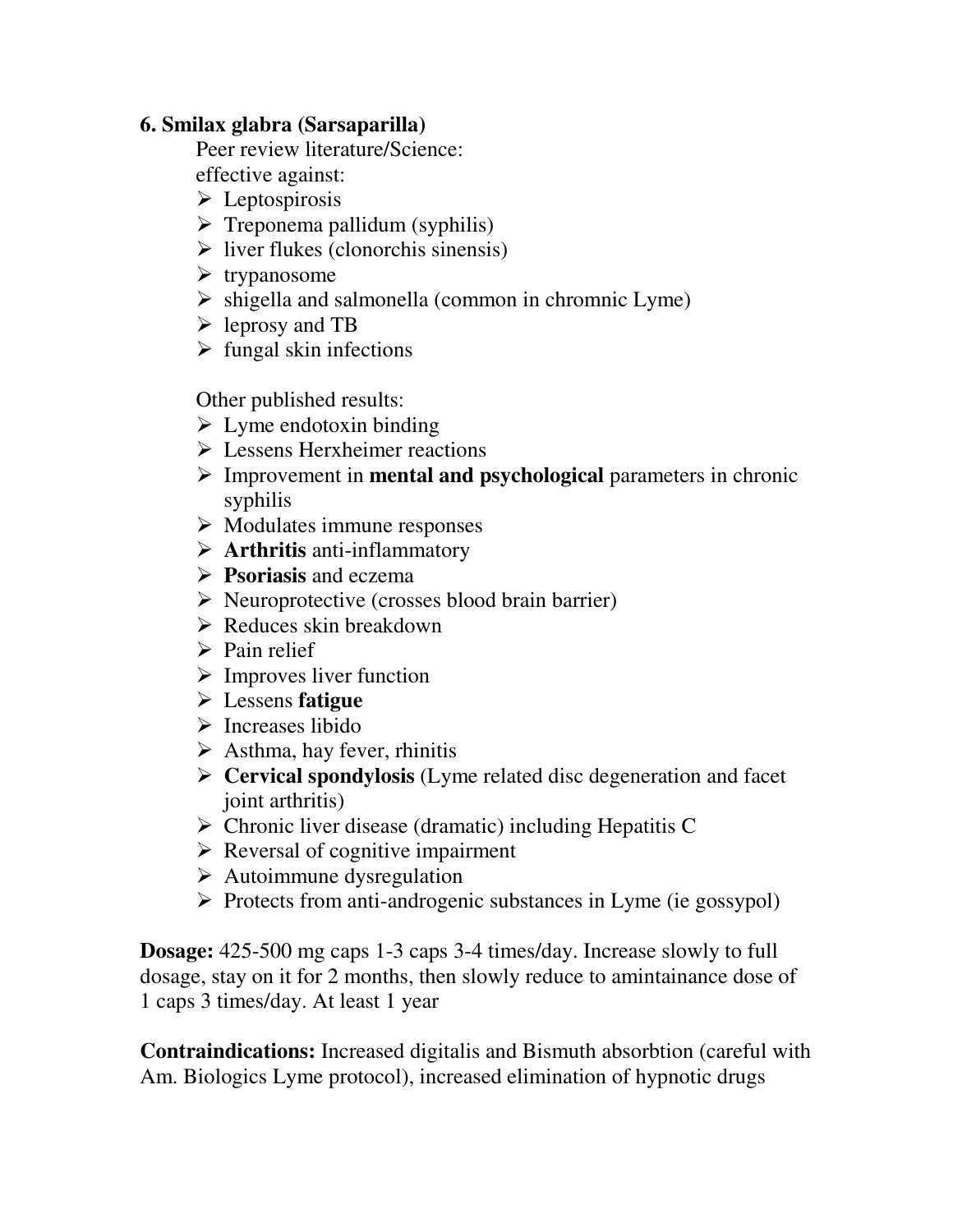# **7. Stephania Root (Stephania tetrandra and S.cepharantha)**

Peer review literature/Science:

effective against:

- $\triangleright$  Potent anti-inflammatory
- $\triangleright$  Alopecia
- $\triangleright$  Radiation injury (leukemia)
- $\triangleright$  Asthma
- Induces IL-1 beta, IL-alpha, TNF-a, IL-6, IL-8 (especially in CNS and joints)
- $\triangleright$  Reduces NF-kappa B and IL-6 during neuroborreliosis
- $\triangleright$  Modulates HLA-DR expression (Lyme arthritis connected to CD3 generated HLA-DR alleles)
- $\triangleright$  Treatment of silicosis (also breast implant immune complications)
- $\triangleright$  Protects endothelium form endotoxin damage
- $\triangleright$  Reduces vascular permeability
- $\triangleright$  Bell's palsy
- $\triangleright$  Free radical scavenger
- $\triangleright$  Inhibits toxic glutamate levels in brain
- $\sum C_a$ -channel blocker
- $\triangleright$  Asthma and heart disease
- $\triangleright$  Retinopathy (modulates formation of new blood vessels and improvement of vision)
- $\triangleright$  Malaria (and Babesia)
- $\triangleright$  Inhibits cancer cell proliferation
- $\triangleright$  Anti-fibrotic/anti-scar formation
- $\triangleright$  Blocks abnormal histamine release/stabilizes mast cells

**Dosage**: 1:5 tincture of both forms of Stepania, ½-1 tsp t.i.d.

**Contraindication**: use judgement when using together with Ca-channel blockers. Constipation. May potentiate the effect of other drugs.

# **8. Other important herbs:**

**Teasel Root**: give high doses over 3 months (1-2 tsp 3-4 times/day)

- $\triangleright$  Has been shown first by German ethno-botanist Stoerl to be highly effective against Bb.
- Good for **arthritis** and Lyme related insomnia

**Turmeric, nettle and devils claw** also good for Lyme-arthritis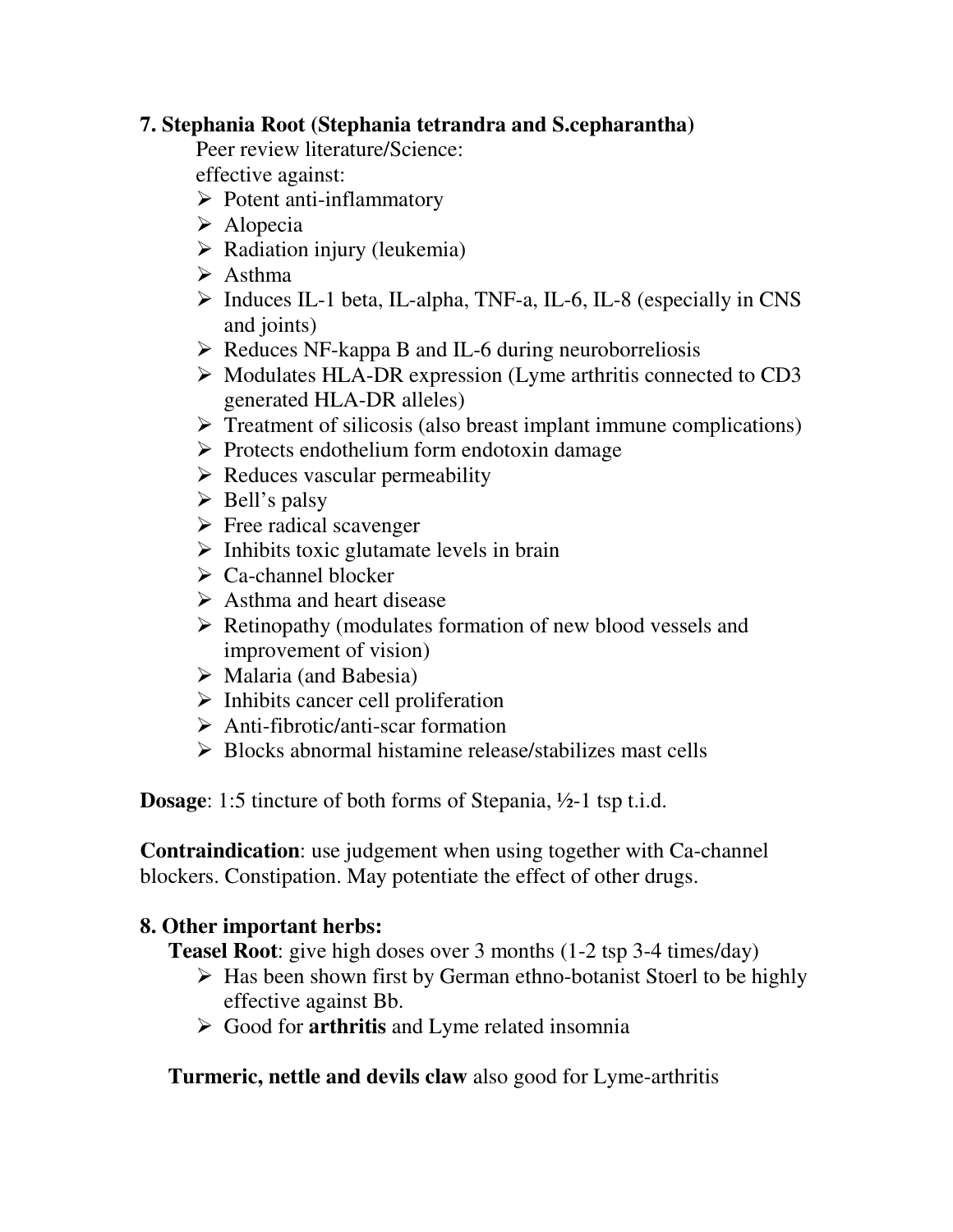**Poke Root and Red Root** for lymphatic drainage

**Colchicum autumnale**: effective against Ehrlichiosis. Best used iv (Eli Lilly). Give 1 amp (=1 mg) twice weekly for 6 weeks. Has to be given strictly i.v. with 25 g butterfly, otherwise causes severe long lasting burn. Alternative: oral tincure: 15 -20 drops daily for 7 days. Repeat after 2 week pause. 4-6 courses

**Astragalus**: potent anti-viral. Good synergistic effects with the other herbs. Elevates interferon gamma which is depressed in Ehrlichiosis, MS and many of the more severe Lyme related illnesses

# **Practical Considerations and Recipes:**

### **Neuroborreliosis:**

- o read and understand the "Klinghardt Neurotoxin Elimination Protocol"
- o bee venom therapy is superior
- o most patients have a degree of kryptopyrroluria (excretion of abnormal hemoglobin breakdown products) which leads to a loss of excessive amounts of zinc, B6, and Omega 6 fatty acids. It is recognized by either ART testing or by finding a low or low normal alkaline phosphatase (below 50). Replace zinc, copper, Magnesium, B6 (I ask the client to increase the amount until he/she has vivid dreams regularly) Niacin (work up to 3000 mg/day) and Udo's oil.
- o Do not give zinc without copper in Lyme!
- o Use KMT to vagus, spheno-palatine ganglion and superior cervical ganglion. Always use Rechtsregulat to reach microcirculation.
- o Always use BioPure "Phospholipid Exchange".
- o In Bell's palsy use Stephania root.1 tsp t.i.d.
- o At least 2/3rds of clients with Bb also have a Babesia co-infection which has to be treated early.
- o Use polygonum, smilax and andrographis early on
- o Use neural therapy, especially in the ganglia together with glutathione or DMPS

Considerations in connective tissue/lyme **arthritis**:

o Bee venom therapy is most effective in the long run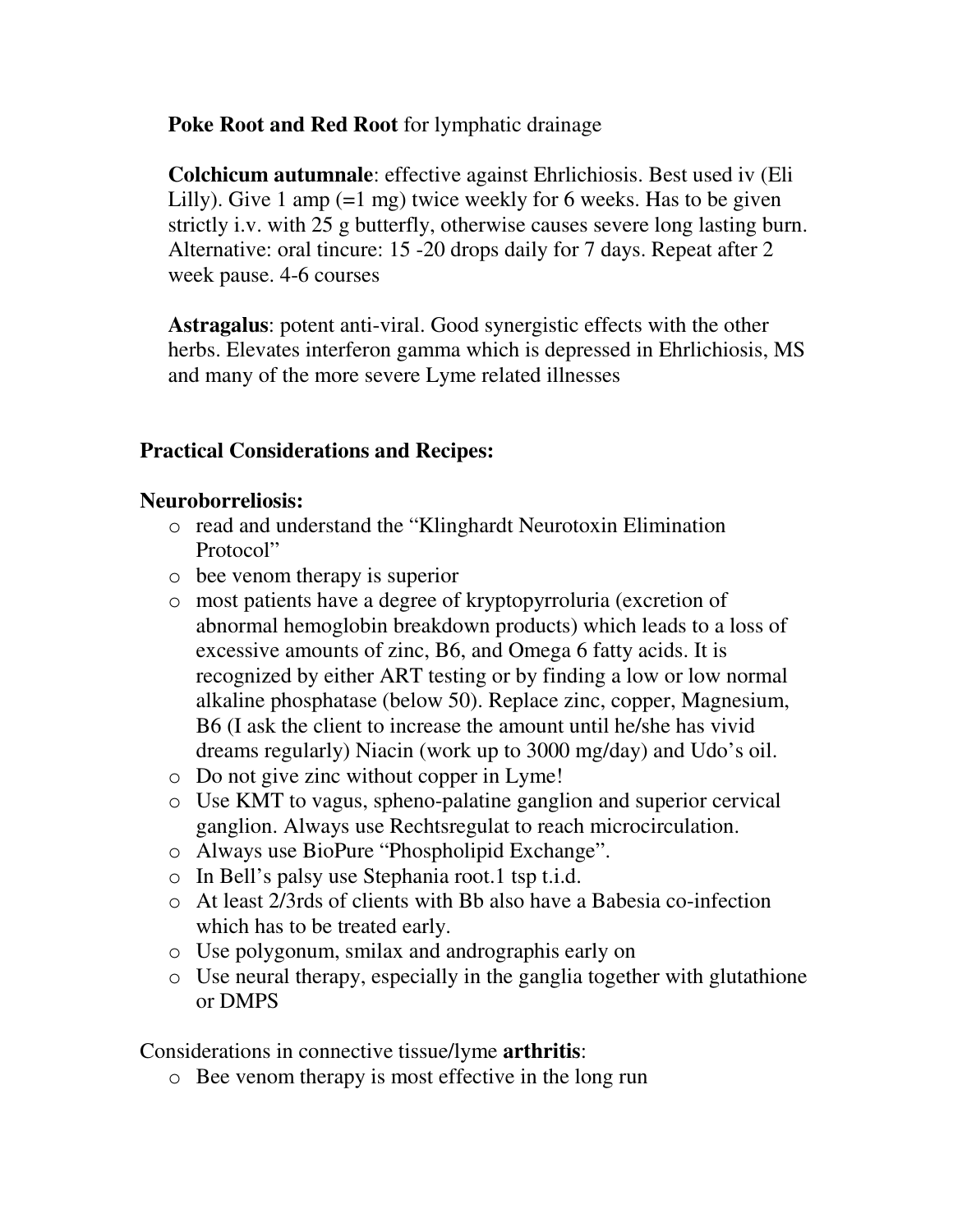- o antioxidants (especially polygonum/resveratrol), cetyl-meristoleate, intra-articular ozone injections)
- o para-joint neural therapy
- o APN desensitization
- o L-carnosine and growth hormone for premature tissue aging (collagen breakdown).
- o KMT therapy directly to involved joint
- o Consider high dose enzyme therapy
- $\circ$  Use Stephania root ½ tsp t.i.d.

**Ocular** borreliosis:

- o Bee venom therapy very effective (sting Gb-1 and SI-3 regularly)
- $\circ$  high doses B2 (700-1000 mg/day) for a few months
- o eyebright tincture 2 dropperfull 2-3 times/day
- o gingko extract
- o KMT microcurrent directly to the eye
- o Manual lymph/fluid drainage to eye (Klinghardt method)
- o Use Stephania root 1 tsp t.i.d.and Polygonum! Valuable especially for macular degeneration

# Lyme **carditis**:

- o Systemic bee venom therapy 3 times/week for 3 months, then 2 times/week till resolved (years)
- o always use antibiotics early on in high doses
- o Use KMT over stellate ganglia and right vagus
- o APN desensitization
- o Use neural therapy over the heart with Enderlein remedies (Pleo SanBruc, San Strep, Nig and Muc, Lat)
- o Always use "Phospholipid Exchange" from BioPure
- o Turn off excessive immune activity with auto-urine therapy
- o Use the herbs: andrographis, polygonum and hawthorne.

# **Ehrlichiosis:**

o include Colchicine injections (or Colchicum drops) and astragalus

# **Bartonella**:

o include Polygonum/ Resveratrol

*References in: "Healing Lyme – Naturtal Healing and Prevention of Lyme Borreliosis and its Co-Infections" Stephen Buhner Raven Press 2005*